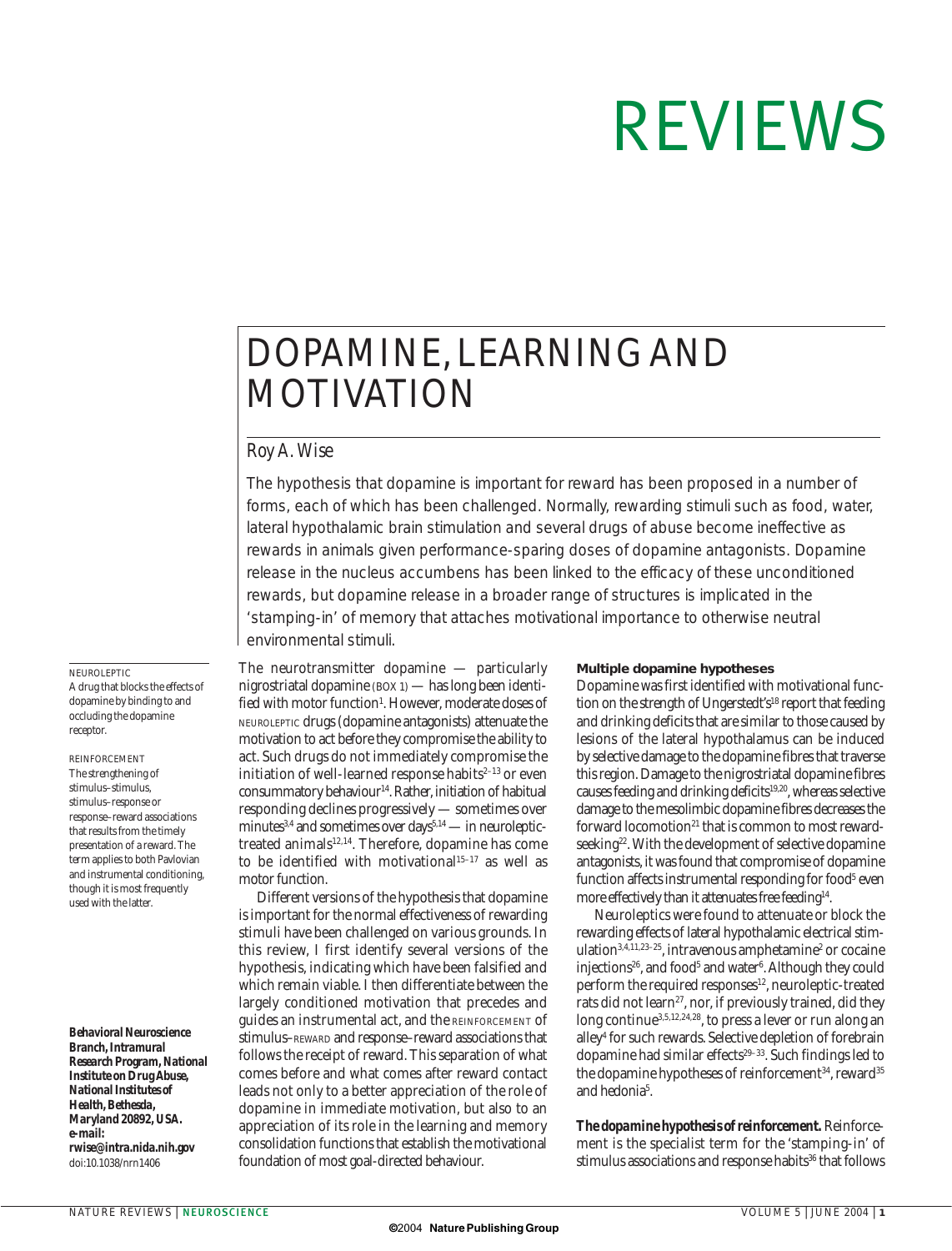#### REWARD

In the noun form (a reward), an object or event that elicits approach and is worked for; its analogue is 'a reinforcer'. In the verb form (to reward) the term is synonymous with 'to reinforce'. As a verb it is used with respect to instrumental but not Pavlovian conditioning.

the receipt of reward. The hypothesis was originally advanced in relation to instrumental reinforcement, dealing with the learning and maintenance of habits that lead to rewards. As mentioned, animals do not learn to lever-press for such things as food, water or sexual contact if the training takes place while dopamine function is impaired<sup>27</sup>. Moreover, although well-trained animals perform normally for an initial period, they do not continue to do so if their dopamine systems are blocked5,9,28,37 (FIG. 1). The progressive decline in responding under dopamine blockade, like the progressive decline under conditions of non-reinforcement, occurs more rapidly and more completely across trials (the resistance-to-extinction effect<sup>5,12</sup>), as if the expectancy of the animal, based on the memory of devalued reinforcement from previous days, becomes progressively weaker (FIG. 2).

The interpretation of within-session declines as evidence of devalued reinforcement $3-5,28$  is widely accepted<sup>38</sup> but has been questioned<sup>39-42</sup>. Few alternatives have been offered, however, and several of the original skeptics have reversed their initial judgements<sup>7,43,44</sup>. The only serious alternative, that neuroleptics cause some form of progressive motoric, fatigue-like impairment, is called into question by the finding that a sensory change can reinstate the extinguished behaviour while the animal is still under the influence of the neuroleptic<sup>3,24</sup> (FIGS 1.3). Even more telling is evidence that derives from acrosssession changes (FIGS 2,4). First, when animals are tested many times under neuroleptic treatment, responding drops out more and more quickly from one neuroleptic session to the next<sup>5</sup>. This cannot be interpreted as an accumulating effect of the drug, because responding is normal on drug-free test days between the neuroleptic treatments. The only residual effect from the previous sessions that is offered to explain the progressively

#### Box 1 | **The dopamine systems**

**Most dopamine-containing cells develop from a single embryological cell group that originates at the mesencephalic–diencephalic junction and projects to various forebrain targets. These long-axon dopamine cells figure strongly in motivational and motor theory. The cell group has been subdivided into several nominal systems. The best known is the nigrostriatal system, which originates in the zona compacta of the substantia nigra (SNc); it is identified most strongly with motor function. Fibres from this subdivision project primarily to the caudate–putamen in the rat (now commonly known as the dorsal striatum in rodents). More medial are the mesolimbic and mesocortical dopamine systems, which are thought to be more important for motivational function and arise from the dopamine cells that are associated with the ventral tegmental area (VTA).**

**The boundaries between these 'systems' are not well defined. The dopamine cells of the VTA and SNc form a continuous layer and project to adjacent and overlapping terminal fields**<sup>196</sup>**.The SNc projects primarily to the caudate putamen. The cells of the VTA project most strongly to the nucleus accumbens and olfactory tubercle, but also innervate the septum, amygdala and hippocampus. This subset of projections is known as the mesolimbic dopamine system. Cells in the medial VTA project to the medial prefrontal, cingulate and perirhinal cortex. This subset is known as the mesocortical dopamine system. There is considerable overlap between the VTA cells that project to these various targets. Because of the overlap between the mesocortical and mesolimbic dopamine neurons, the two systems are often collectively referred to as the mesocorticolimbic dopamine system.**



Figure 1 | **Effect of dopamine receptor blockade on leverpressing for brain stimulation reward.** The normal response rate for this animal was about 100 responses per minute (resp. min–1). With dopamine receptors blocked (1 mg kg–1 of pimozide, 4h before the start of testing) responding was initially normal but dropped to zero within a few minutes. Animals in this condition rarely approached the lever during the last 25 min of their 30-min test sessions. In this case, the door to the alcove containing the lever was quietly closed four minutes after response cessation. When the door was re-opened 10 min later, the animal temporarily resumed responding. Franklin and McCoy<sup>24</sup> more formally demonstrated stimulus control of responding after neuroleptic-induced extinction of responding. Modified, with permission, from REF. 3 © (1976) Elsevier Science.

deteriorating performance on the second, third and fourth tests is the memory of devalued reinforcement from previous tests under the neuroleptic $5,12,38$ .

The assumption that neuroleptics blunt the reward value of food is also required to explain the increased responding in extinction of animals that have been trained under intermittent neuroleptic treatment<sup>7</sup> (FIG. 5). The only other treatment that produces such increased responding in extinction is intermittent reinforcement. The unchallenged interpretation of the increased resistance to extinction of rats with intermittent dopamine blockade is that the intermittent dopamine blockade is functionally equivalent to intermittent omission of reinforcement<sup>38</sup>.

The stamping-in of stimulus–reward associations through Pavlovian conditioning also fails when dopamine systems are blocked. Animals normally learn preferences for places in the environment where they have experienced reward; such preferences do not develop if the reward is experienced under dopamine blockade44–48. So, most normally reinforcing stimuli and events fail to reinforce either instrumental behaviour or associations between rewards and other stimuli when dopamine function is impaired. This is not to say that dopamine is important for all reinforcement or that dopamine is important only for reinforcement. Intracranial self-administration of phencyclidine and other NMDA (*N*-methyl-<sub>D</sub>-aspartate) antagonists, for example, is dopamine-independent (it acts in the same circuitry, but downstream from dopamine input)<sup>49</sup>. Moreover, dopamine does more than simply stamp in reward-related memories<sup>1,50,51</sup>. With these caveats, the dopamine hypothesis of reinforcement is well established. Whatever else dopamine might do, it is crucial in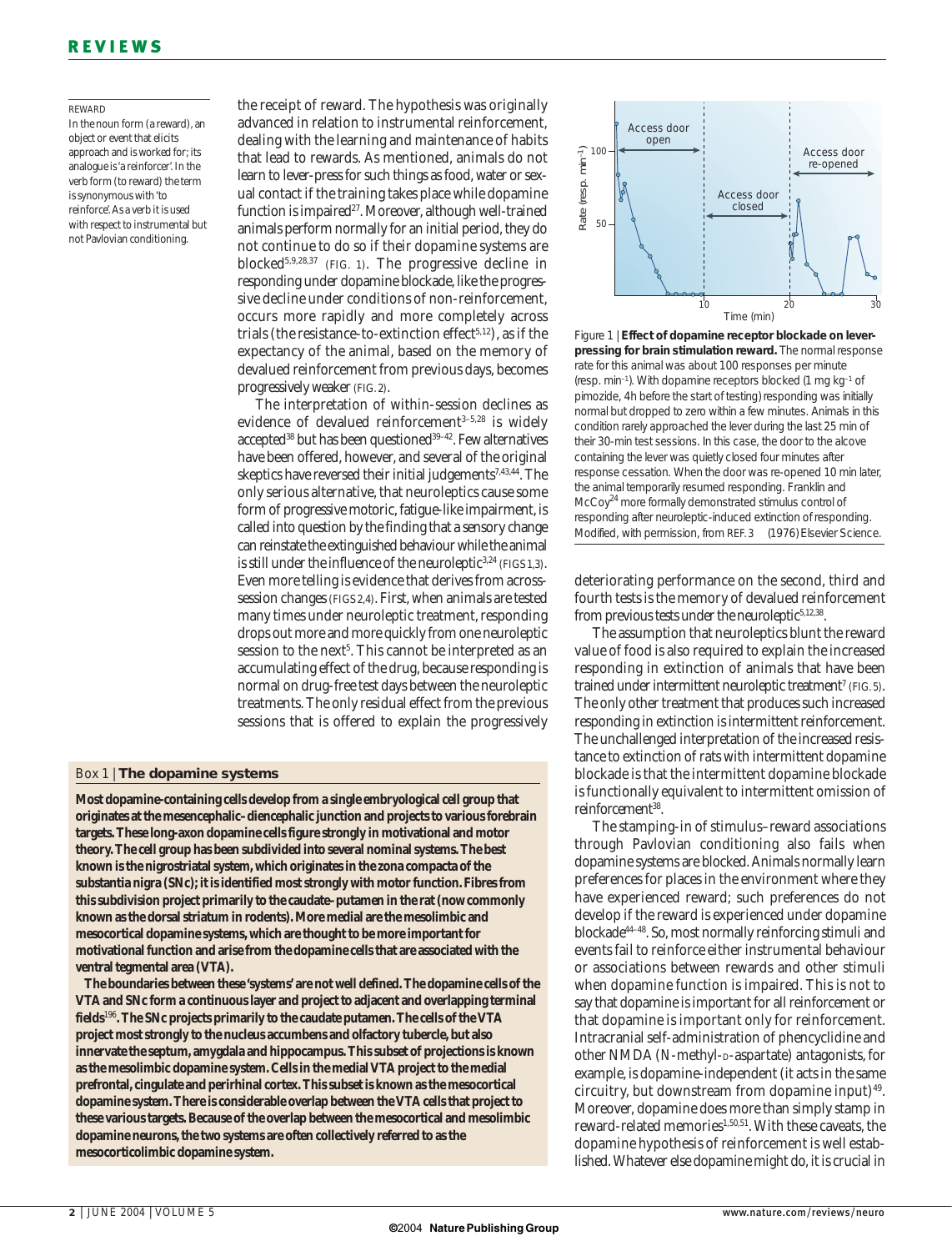

Figure 2 | **Effect of dopamine receptor blockade on lever-pressing for food reward. a** | Animals were trained for 2–3 weeks to lever-press for food under conditions of 20-h deprivation. **b**–**f** | The effects of dopamine blockade (**b**,**c**) or non-reward (**d**,**e**) were then assessed on four occasions, which were separated by two days each of retraining. On the first day of such testing, both non-rewarded and pimozide-treated animals (0.5 or 1.0 mg kg–1 4 hours before the start of testing) persisted in responding at almost normal levels. Such responding in the nonreward condition demonstrated the strength of conditioned responding; such responding in the pimozide conditions shows that the drug did not severely attenuate performance capacity. On subsequent days, responding decreased progressively in both conditions. Weak responding on the fourth day of testing in the high-dose pimozide condition was not a consequence of drug accumulation, as animals given the first three pimozide injections without the opportunity to taste food in this condition (**f**, home cage (HC) transfer condition) responded as much after their fourth injection as did the animals that were given their first injection in the test box. Modified, with permission, from REF. 5  $\odot$  (1978) American Association for the Advancement of Science

most instances of positive reinforcement. Most normally rewarding stimuli fail to serve as effective reinforcers in dopamine-compromised animals<sup>16,38</sup>.

*The dopamine hypothesis of reward.* Reinforcement is

DRIVE

The energizing effects on behaviour of internal stimuli associated with tissue need or hormonal level, or of external stimuli associated with past rewards ('incentive motivational' stimuli).

#### PRIMING

The precipitation of a learned response habit by administration of an unearned sample of the reward

sometimes called a retroactive effect on learning because it occurs after the behaviour that is being reinforced (it affects the still-active memory trace of the behaviour, not the behaviour itself). In addition to their reinforcing effects, rewarding and reward-associated stimuli have proactive, DRIVE-like effects. Such stimuli cause motivational arousal<sup>52</sup> and increase the probability of response initiation when the primary reward has not yet been earned or directly sensed<sup>53-55</sup>. This is illustrated in the case of an animal pressing a lever for brain stimulation reward in the goal box of a runway. Post-response stimulation not only reinforces the trace of the initial lever-presses; it also energizes the animal before and during the next lever-press (before delivery of the next reward). Moreover, stimulation before the next trial decreases

response latency and increases speed in the alleyway that leads to the lever<sup>54</sup>. Another example is the enhanced attractiveness of a second salted peanut after the tasting of a first. The common term 'reward' is often used to denote the undifferentiated effects of reinforcement and motivational arousal<sup>36</sup>.

The energizing (motivating) effect of 'free' reward given before an instrumental act is known as PRIMING. The priming effect of a free reward tends to decay quickly. In the case of rewarding lateral hypothalamic electrical stimulation, the effect of pre-trial stimulation decays in seconds<sup>54</sup>. The reinforcing effect of stimulation given after a response also affects subsequent responding, but the effect is long lasting. The effect of a reward that is given after a response can affect the strength of the next response even if it occurs days or weeks later<sup>54</sup>. So although the priming effect is not stored in long-term memory, the reinforcing effect is<sup>54</sup>. Both the priming effect<sup>56</sup> and the reinforcing effect<sup>3,4,11,24,25,57</sup> of rewarding brain stimulation seem to be at least partially $57$ dopamine-dependent. Dopamine and dopamine agonists can also prime food-, cocaine- and heroin-seeking behaviours<sup>58-63</sup>. As with the reinforcement hypothesis, the hypothesis that dopamine contributes to pre-reward motivational arousal is well supported.

However, dopamine does not make the only contribution to the priming of an animal that is about to perform a learned reward-seeking response. Immediate dopaminergic activation is not a necessary — only an  $amplifying<sup>64</sup> — condition for pre-reward motivation.$ That is, experienced animals tested under conditions of dopamine receptor blockade initiate and perform previously rewarded actions normally, often until after they have had considerable experience with the reward under the treatment condition<sup>5,9,14,28</sup>.

*The dopamine hypothesis of incentive motivation.* Incentive motivation refers primarily to the priming or drive-like effects of an encounter with an otherwise neutral stimulus that has acquired motivational importance through prior association with a primary reward. How fast an animal runs in an alleyway depends in part on the degree of association between the start box and alley cues with a previous reward $65$ . The runway itself comes to have a memory-dependent effect on the response. This external contribution to the motivation of the animal combines with internal drive states to determine the strength of goal-directed behaviour. The distal cues (sight or smell) of the reward itself gain learned incentive value through their association with reward contact. Until we have had contact with the fruit of the banana, the yellow skin is a neutral stimulus; after it has been associated with the taste and postingestive consequences of the fruit, it becomes an incentive-motivational stimulus. Incentive-motivational stimuli such as the yellow skin are, essentially, the learned predictors of reward.

Although it has been suggested that dopamine is essential for incentive motivation $36,66$ , the most important role of dopamine in incentive motivation is historical; it is the stamping-in of stimulus–reward associations that has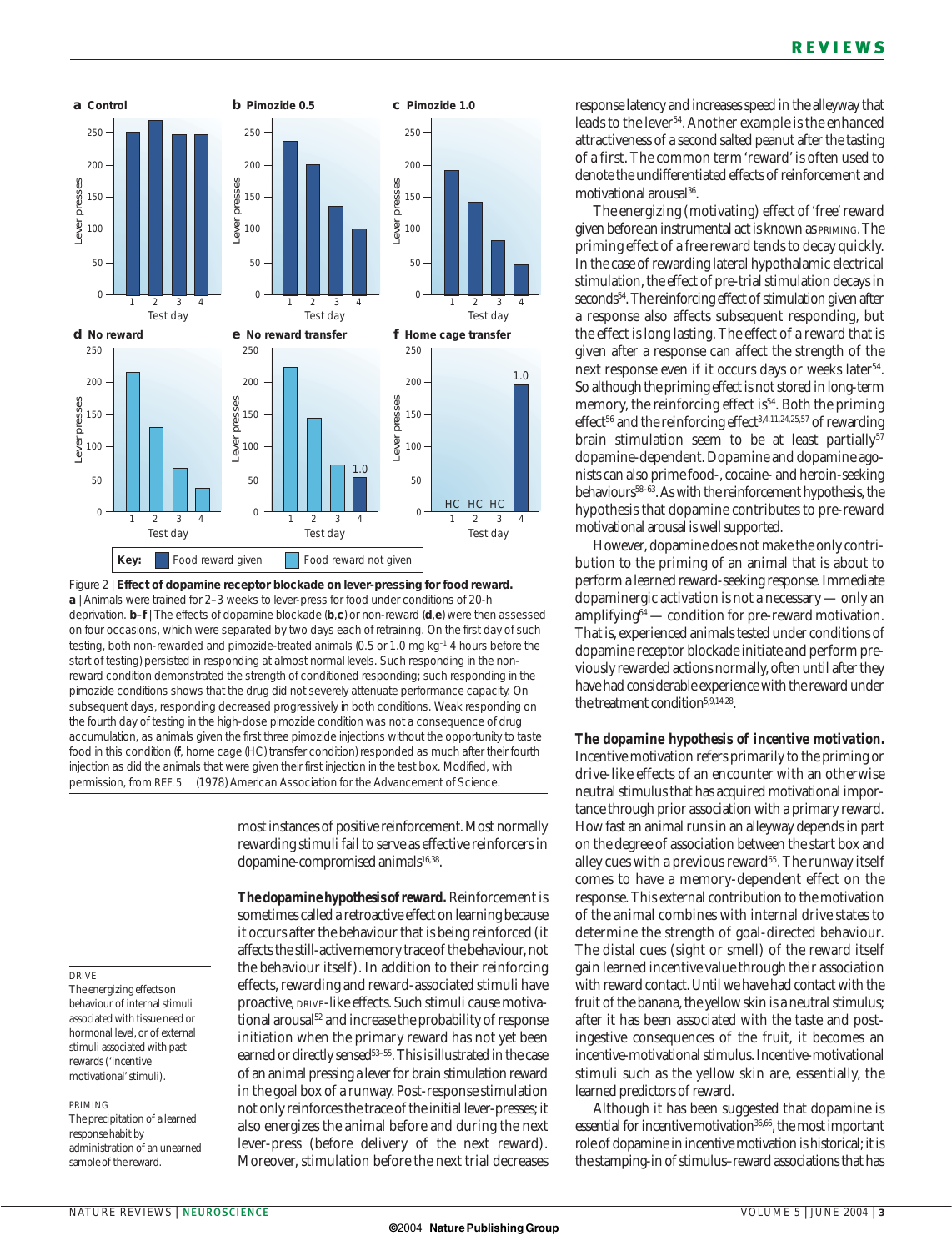

Figure 3 | **Effect of dopamine receptor blockade on lever-pressing for brain stimulation reward.** In this experiment, pimozide (0.5 mg kg<sup>-1</sup>, 4 hours before testing) failed to affect latency to leave the start box (**a**), speed to traverse a 1.8-m runway (**b**), or the rate of lever-pressing for fifteen 500-ms trains of lateral hypothalamic stimulation (**c**). Within 10 trials, however, the animals stopped running and lever-pressing. Note that the animals did not stop running until the trial after they stopped lever-pressing, and the animals did not stop leaving the start-box quickly until the trial after they stopped running. So, pimozide impaired the ability of the stimulation to sustain responding rather than the ability of the animals to initiate responding. Indeed, after a 10-min time-out, the animals again initiated responding normally, and ran normally but responded minimally on the first of a new set of trials<sup>4</sup>. Modified, with permission, from REF. 4 © (1978) American Psychological Association.

established incentive-motivational value for previously neutral stimuli.When the dopamine system is blocked in an animal learning a task, normal rewards fail to confer incentive-motivational value on potentially predictive stimuli.When the dopamine system is blocked in animals that have already learned the task, established rewardpredictors now become associated with devalued rewards and so do not retain their incentive-motivational efficacy. A rewarding stimulus must be effective as a reinforcer if it is to confer or maintain, by association, incentive value for otherwise neutral stimuli. If the dopamine system is blocked when an animal first encounters food reward in a new setting, the start box, alleyway, choice-point or manipulandum will not gain the conditioned ability to attract or accelerate the animal27,44,46–48,67.

Once established, incentive-motivational stimuli are at least temporarily autonomous; they can instigate response habits, learned preferences and consummatory behaviour even when the animal is not in an appropriate internal (drive) state<sup>67,68</sup> and even when the dopamine system is blocked<sup>3-6,9-11,13,14,24,69,70</sup>. When the animal is tested for any length of time in these conditions, the ability of the incentive-motivational stimulus to elicit a response and to energize the animal is extinguished3–6,11,14,24,28,68–70 because the stimulus is now being paired with an ineffective reinforcer. That is, the incentive value of the stimulus will be progressively unlearned or weakened as the stimulus comes to predict non-reward or devalued reward.

Although incentive-motivational stimuli can be normally or near-normally effective in initiating and motivating learned habits even with dopamine function blocked, such stimuli can cause brief phasic activation of the dopamine system $63,71,72$  and such activation can amplify conditioned motivation<sup>62,64</sup>. This activation of the dopamine system by brief incentive-motivational cues (reward predictors) causes only minor dopamine overflow<sup>63</sup>, relative to that seen when an animal is offered a meal<sup>73</sup> or an addictive drug<sup>74-76</sup>.

The dopamine hypothesis of reward proposes that dopamine is important not only in the reinforcement that follows the earning of a reward, but also in the incentive motivation that precedes the earning of a reward. Incentive motivation can be strong even when the dopamine system is phasically blocked, and the traditional incentive-motivational stimuli seem to activate the dopamine system relatively weakly, so it would seem that the primary role of dopamine in incentive motivation is the establishment of conditioned incentive stimuli. However, dopamine not only helps to establish the incentive-motivational value of such stimuli during initial conditioning; it also helps to maintain that value through periodic reinforcement. So, administration of dopamine agonists before responding can potentiate the incentive motivational effects of conditioned stimuli and can retard the extinction that normally develops when conditioned stimuli are experienced repeatedly in the absence of earned reward. The hypothesis that dopamine is important for incentive motivation reflects most strongly the fact that incentive stimuli are effective in the present because of past association with dopamine release evoked by a primary reinforcer. This is an essential premise of the more general dopamine hypothesis of reward<sup>36</sup>.

*The dopamine hypothesis of conditioned reinforcement.* Reward-associated motivational stimuli do not only elicit and invigorate behaviour when given before a response; they can also serve as conditioned reinforcers when given contingent upon (after) a response. For example, thirsty rats will learn to work for the presentation of a light that has been previously paired with water. In such testing, injections of amphetamine into the nucleus accumbens, causing local dopamine release, enhance responding for the light<sup>77</sup>, whereas dopamine-selective lesions of the nucleus accumbens reduce such responding<sup>78</sup>. Therefore, dopamine can modulate the expression of conditioned reinforcement as well as being essential for the establishment of conditioned reinforcers. It is the dopamine-dependent reinforcement history that establishes the conditioned reinforcer in the first place, and it is presumably the ability of the conditioned reinforcer, once established, to cause phasic dopamine release<sup>61,62</sup> that augments its momentary effectiveness.

*The anhedonia hypothesis.*Rewards are usually associated with a subjective feeling of pleasure or euphoria. The anhedonia hypothesis<sup>5,12</sup> posits that dopamine is important for this pleasure. Evidence from human studies on the possible role of dopamine in euphoria is limited and mixed. Brain imaging studies have indicated that stimulant-induced euphoria is loosely correlated with the degree of drug-induced dopamine release<sup>79-81</sup>. However, early reports that neuroleptics blunt the normal pleasures of life<sup>82,83</sup> have been questioned<sup>84</sup>, and low doses of cocaine can control behaviour even when they are subjectively indistinguishable from placebo $85$ . So, the correlation seems to be weak.

Against the assumption that pleasure is a necessary correlate of reinforcement is evidence that animals can be taught to work for painful stimulation<sup>86</sup> and that humans will sometimes compulsively self-inflict painful injury<sup>87</sup>. Also, pleasure and reward can be dissociated even in the case of drug euphoria: there is rapid within-session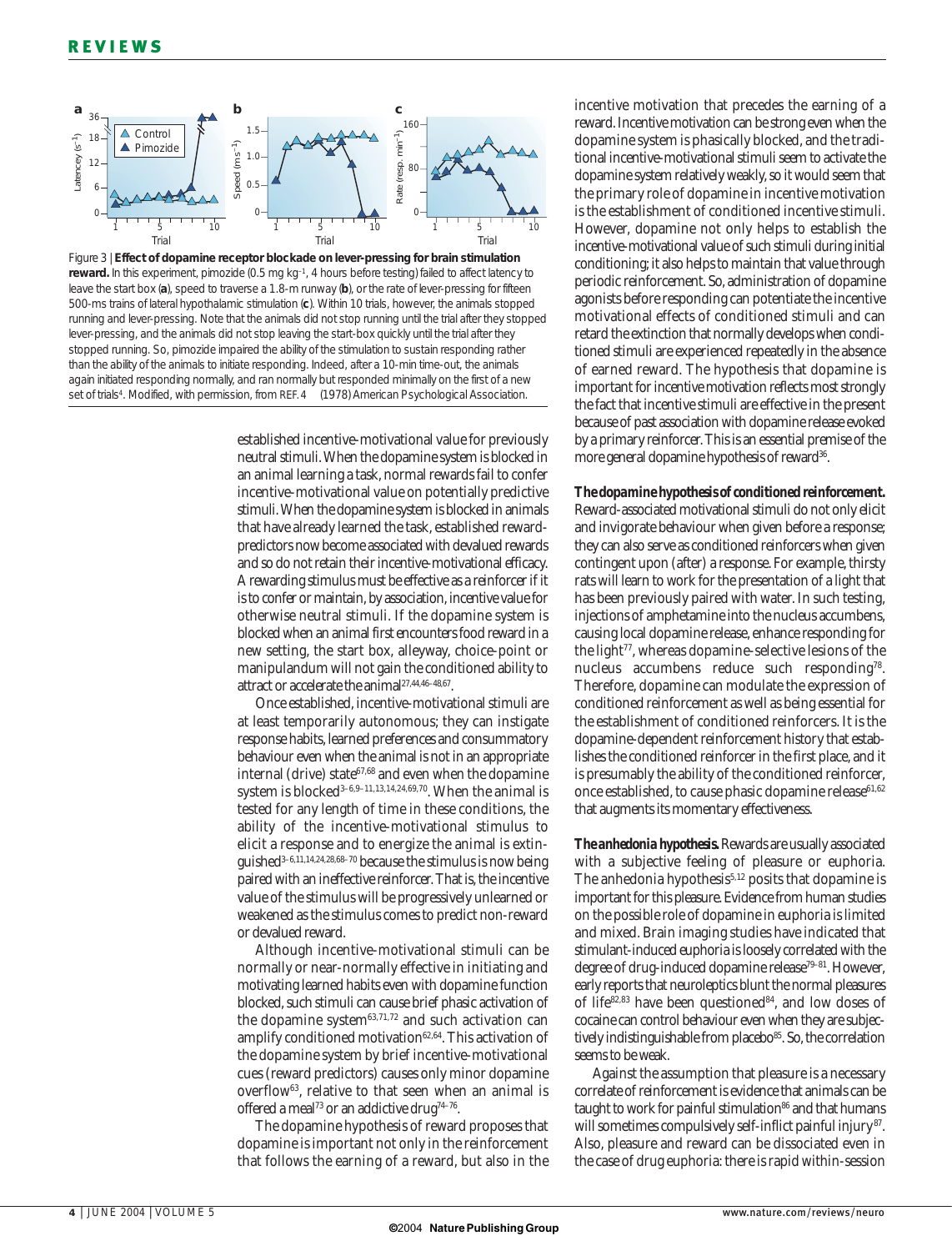

Figure 4 | **Effect of dopamine receptor blockade on free feeding.** Food-deprived (22 h) and pimozide-pretreated (0.5 mg kg–1, 4 h before testing) animals were offered 18 dishes of 5 food pellets each at 36-s intervals. With each presentation, latency to make mouth contact with the first pellet and time to eat the five pellets once the first was contacted were separately timed. Testing was repeated three times, with two normal training days between tests. Latencies to mouth the first pellet were usually under 1 s for both pimozide-treated and vehicle-treated animals throughout the first two days of testing. Latencies began to slow toward the end of the second test and throughout the third test in the pimozide-treated group, despite normal latencies on the intervening neuroleptic-free training days. The time to finish the fifth pellet after tasting the first declined progressively in both groups, reflecting the satiating effects of the eaten pellets. These response times declined more rapidly, however, in the pimozide-treated animals. In these animals, the taste of food did not sustain normal responding after the first presentation on the first day. So, food failed to maintain responding in the pimozide-treated animals long before it lost the ability to elicit responding, and the more experience the animals had with food in the pimozide condition, the less effective food became in this regard. The pimozide-treated animals lost the motivation to pick up the food only long after the food lost the ability to maintain consumption. Modified, with permission, from REF. 14 © (1986) Elsevier Science.

tolerance to the subjective pleasure of rewarding drugs such as cocaine<sup>88</sup>, morphine<sup>89</sup> and nicotine<sup>90</sup>, but there is little or no within-session tolerance to the ability of these drugs to sustain repeated and regular selfadministration<sup>91</sup>. The fact that the subject responds at a constant rate for a dose of drug that has progressively weaker subjective effects indicates that subjective pleasure might be merely the closest conscious correlate that humans can find for an event — reinforcement that is subliminal<sup>80,85</sup>.

A recent challenge to the anhedonia hypothesis comes from studies of the facial expression of rodents given sweet solutions directly into the mouth. Human infants and lower animals show arguably similar facial expressions when given intra-oral sweet solutions<sup>92</sup>. Berridge and colleagues have reported that the orofacial movements associated with liking sucrose are not altered by dopaminergic lesions<sup>93</sup> or neuroleptic drugs<sup>94</sup>. However, it is only the initial response to sucrose that is normal in neuroleptic-treated animals<sup>95</sup>. Although Pecina *et al.*<sup>94</sup> argued for a sensory-motor deficit, Leeb *et al.*<sup>95</sup> suggested that the progressive decline in liking signs reflects the extinction of conditioned liking, analogous to the extinction of instrumental behaviour that is seen in neuroleptic-treated animals. In other words, the reward value of sucrose was devalued under the neuroleptic, but experience with the taste of sucrose in this condition was necessary before a change in facial responses was seen.

In any case, the fact that normal facial responses to sucrose are seen in decorticate rats<sup>96</sup> and anencephalic human infants<sup>97</sup> indicates that these facial movements are more related to stereotyped fixed action patterns of ingestion98 than to forebrain mechanisms of motivation and emotion. This would fit with the Robinson and Berridge caveats that wanting and liking can be 'pre-conscious' and that "People are not directly aware of their own likes and wants"99. On present evidence, it seems best to suggest that elevations in brain dopamine are only loosely correlated with subjective pleasure.

*Motor hypotheses.* The anhedonia hypothesis<sup>5,12</sup> was advanced on evidence that moderate doses of dopamine antagonists can block an animal's willingness to make instrumental responses without severely limiting its capacity to make those responses. The distinction between motor deficits (wants to but can not) and motivational deficits (can but does not want to) is troublesome; there is little agreement about a definition of motivational function that distinguishes it, operationally, from motor function<sup>100</sup>. It has been suggested that the dopamine system "Is a higher-order motor system, nothing more, nothing less"40. Unfortunately, the distinction between higher-order and lower-order motor systems is even more subjective than the distinction between motivational and motor systems.

The hypothesis that dopaminergic impairment causes only motor deficits is falsified by demonstrations of neuroleptic-treated animals that initiate or reinstate normal responding but fail to maintain it after substantial experience with the reward in the neuroleptic condition3–5,9,11,14,24,28. Indeed, neuroleptic-treated animals working for intravenous stimulants usually take more than the normal number of injections before being satisfied or giving up entirely<sup>2,26,101</sup>. Moreover, evidence that normal rewards are devalued when experienced under neuroleptic treatment can be seen when an animal is tested in subsequent neuroleptic-free conditions.When tested the day after experience with a given reward under neuroleptic treatment, animals initiate responding as if the remembered reward were devalued in the neuroleptic condition9 . This can be true even when responses during the neuroleptic treatment are irrelevant, as in conditioned place preference experiments<sup>44-48</sup>. Perhaps most telling is the fact that intermittent training under a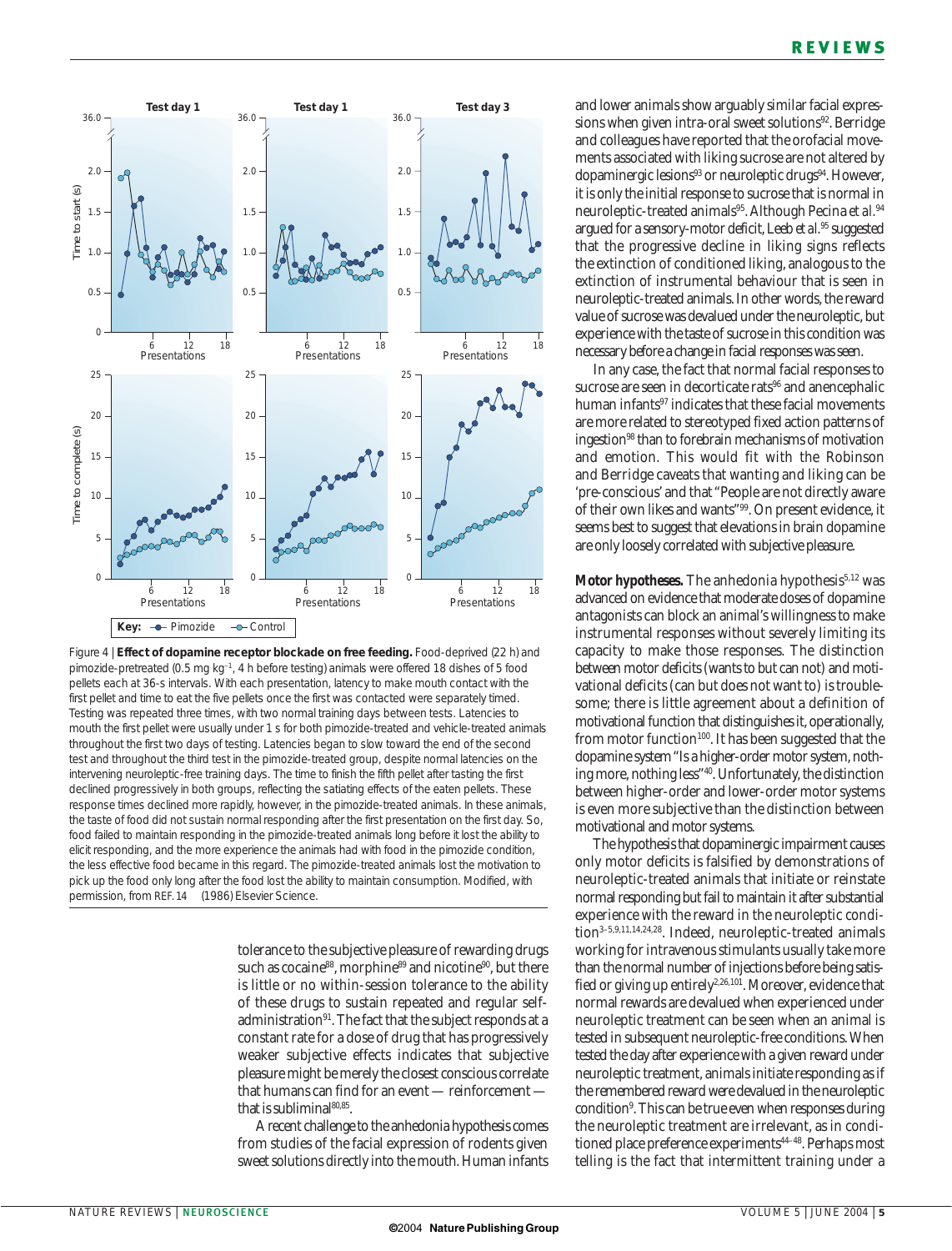

Figure 5 | **Effect of dopamine receptor blockade during training on the strength of subsequent performance.** Food-deprived rats traversed a runway for food once each day for 21 days. Runway performance was then monitored for another 21 days in which no food was given in the goal box. Rats that had received food every day in the training sessions (CRF) quickly slowed their performance during extinction testing. Rats that had been non-rewarded on onethird of their training trials (PRF) persisted much more. Rats that had received food on every training trial but were pretreated with the neuroleptic haloperidol on one-third of their trials (HAL) persisted like the animals that were non-rewarded on one-third of their trials. This group performed in drug-free extinction as if they had been only partially reinforced during training. The only explanation that has been offered to explain this counter-intuitive finding is that the haloperidol treatment rendered food, on those days, ineffective as a reward. VEH, vehicle Modified, with permission, from REF. 7 © (1986) Elsevier Science.

neuroleptic in the partial reinforcement extinction paradigm makes subsequent neuroleptic-free performance even more vigorous than normal<sup>7,8</sup> (FIG. 5).

A motor hypothesis that ignores such evidence is the 'anergia' hypothesis<sup>102</sup>, which posits that dopamine blockade or lesions cause "Decreased willingness to exert effort"103. However, the classification of decreased willingness as a motor deficit is difficult to reconcile with the primary distinction between motor and motivational function: the distinction between the ability to exert effort and the willingness to do so. An animal without the ability to exert effort might have a motor problem; an animal without the willingness to do so has, by definition, a motivational problem. Indeed, the anergia hypothesis has recently been re-classified by its authors as a motivational hypothesis<sup>104</sup>. It is best viewed as an incentive motivational hypothesis, as it deals with apathy in the face of normally motivational stimuli; in its original version it specified that "Neuroleptics attenuate the activating or arousing effect of positively reinforcing stimuli"103. It is clear that dopamine-blocked animals are less likely to work under low-density than high-density reinforcement schedules<sup>105</sup>, but one should not expect a given reward to sustain hard work as readily as it sustains easy work. In any case, the arguments of the advocates of the anergia hypothesis $42,103$  do not bear directly on the reinforcement hypothesis or reward hypothesis *per se*; rather, they are arguments against the anhedonia<sup>42</sup> hypothesis or a nucleus accumbens hypothesis<sup>105</sup>.

*The nucleus accumbens hypothesis.* The widely held association of reward function with dopamine in the nucleus accumbens originated from lesion studies; dopamine-selective lesions of the nucleus accumbens attenuated the rewarding effects of cocaine30 and amphetamine106, but noradrenergic and other lesions did not<sup>30</sup>. Although such studies implicate the nucleus accumbens in reward function, they should not be taken as evidence that the nucleus accumbens is the only dopamine terminal field involved. Nigrostriatal lesions cause motivational deficits in feeding and drinking, but lesions that are restricted to the mesolimbic dopamine system do not<sup>19</sup>. Feeding is affected by manipulations in the nucleus accumbens<sup>107</sup>, but also by more dorsolateral striatal manipulations<sup>108</sup>. Morphine<sup>109</sup> and methionine enkephalin<sup>110,111</sup> are self-administered directly into the nucleus accumbens, as are amphetamine $112,113$ , phencyclidine<sup>49</sup>, nomifensine<sup>114</sup> and, with some difficulty, cocaine114. However, drug microinjections are also rewarding at other sites, and despite the fact that such injections can spread or migrate to distant sites of action<sup>115</sup>, most studies have not controlled for such spread. Morphine is self-administered into the ventral tegmental area116 as well as the nucleus accumbens, and phencyclidine<sup>117</sup> and cocaine<sup>118</sup> are also self-administered into the medial prefrontal cortex. Cocaine is even more avidly self-administered into the olfactory tubercle<sup>119</sup>. So, only the nucleus accumbens hypothesis — rather than the more general dopamine hypotheses — is vulnerable to evidence that nucleus accumbens depletions fail to block the effects of a given reward. Even the nucleus accumbens hypothesis would be difficult to falsify with lesion evidence, given the difficulty in ensuring that a given lesion damages nucleus accumbens completely while causing no damage to fibres of passage or to adjacent structures.

*The dopamine hypothesis of addiction.* Dopamine is thought to have an important role in the habit-forming actions of several addictive drugs<sup>34,35,120,121</sup>. The early versions of this hypothesis suggested that dopamine might be crucial for all drug reward<sup>120,121</sup>, but phencyclidine<sup>117</sup>, morphine<sup>122</sup> and nicotine<sup>123</sup>, at least, seem to have dopamine-independent as well as dopamine-dependent rewarding effects. It is also questionable whether the rewarding effects of benzodiazepines, barbiturates or caffeine are dopamine-dependent<sup>124</sup>. So, the cautious view is that dopamine is crucial for the rewarding effects of the psychomotor stimulants and is important but perhaps not crucial for the rewarding effects of the opiates, nicotine, cannabis and ethanol<sup>124</sup>.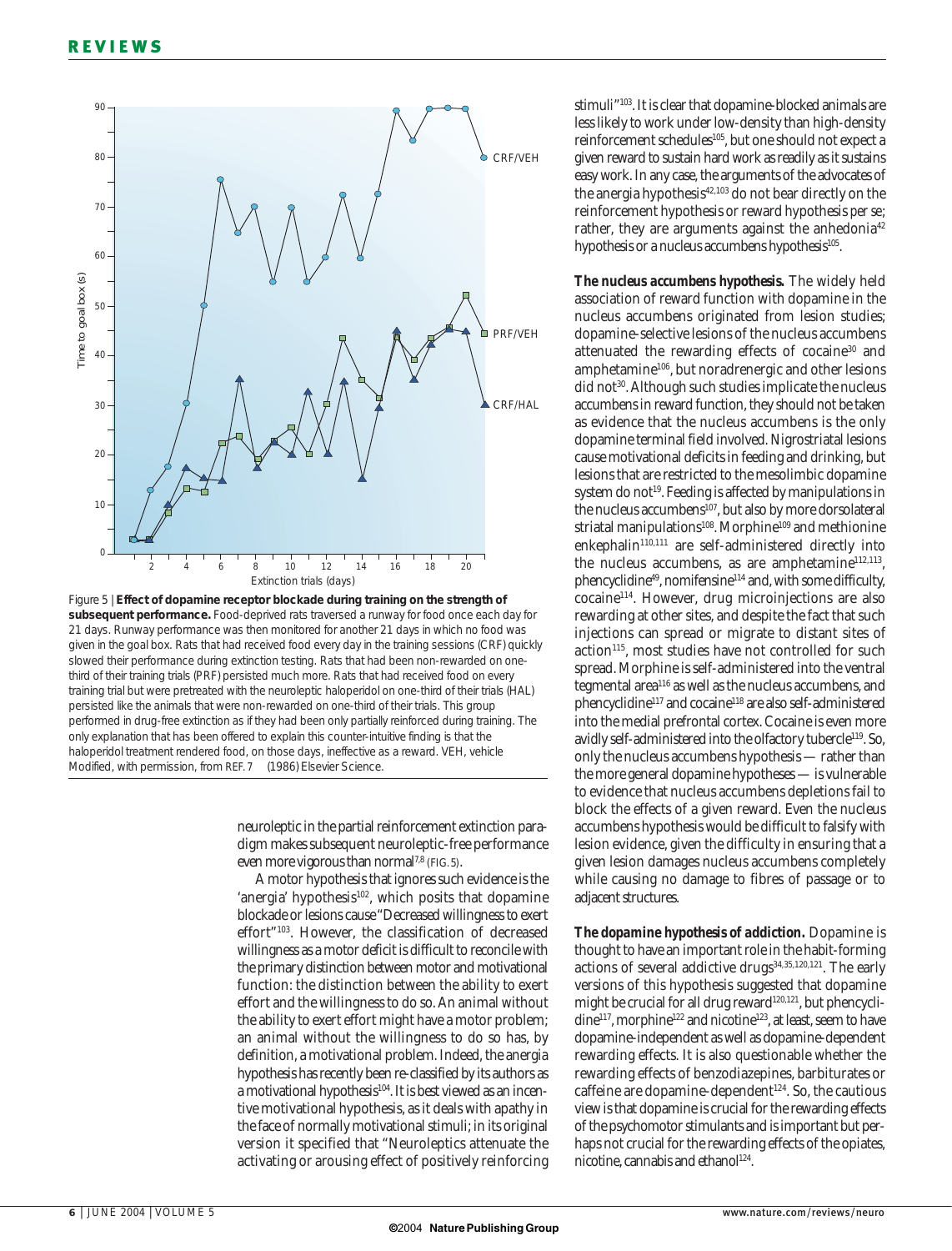*The dopamine transporter hypothesis of cocaine addiction.* Because cocaine is a dopamine uptake inhibitor<sup>125</sup>, because cocaine's rewarding effects are dopamine-dependent in normal animals<sup>26,48,101</sup>, and because the rewarding effects of cocaine-like drugs are better correlated with their affinities for the dopamine transporter (DAT) than with their affinities for other binding sites $126$ , it has been assumed that cocaine addiction results from the binding of cocaine to DAT and to the resultant inhibition of dopamine reuptake $26,30$ . Although it remains clear that dopamine actions are essential for cocaine reward in normal animals<sup>26,48,101</sup>, the unqualified version of the dopamine transporter hypothesis has been falsified by the finding that dopamine is rewarding even in DAT-deleted mutant mice<sup>127,128</sup>. The action of cocaine at DAT might be sufficient for cocaine to be rewarding, but it is not necessary. In the mutant mice, the blockade of other monoamine transporters by cocaine is apparently important. Cocaine blocks the noradrenaline and serotonin transporters (NET and SERT, respectively) as well as DAT, and each of these can clear local extracellular dopamine. For example, dopamine uptake in the prefrontal cortex, a cocaine reward site<sup>118</sup>, is mediated primarily by NET, as DAT is sparse in this region and the abundant NET has a strong affinity for dopamine129. Dopamine levels are abnormally high in the nucleus accumbens of DAT-knockout animals, but even in these animals they can be elevated further by cocaine<sup>130</sup>; this is presumably mediated by the effects of cocaine on one of the other monoamine transporters. Moreover, dopamine levels in the olfactory tubercle, rather than nucleus accumbens, might be crucial<sup>119</sup>, and it is not known which transporter normally clears dopamine from the olfactory tubercle. In any case, cocaine is no longer rewarding in mice with both DAT and SERT knocked out<sup>131</sup>. So, cocaine actions at NET, SERT or both contribute to cocaine reinforcement in DAT-knockout animals. In normal animals, actions of cocaine at NET and SERT seem to contribute little to the reinforcing actions of the drug<sup>30,132,133</sup>.

*Wanting versus liking.* Berridge and Robinson<sup>99,134,135</sup> have used the terms 'liking' and 'wanting' to distinguish two seemingly independent dimensions of reward function. On the surface, the distinction seems to correspond to that between reinforcement on the one hand and drive plus incentive motivation on the other. This would identify wanting as the state of mind of an animal before receiving a reward, and liking with the state of mind of an animal after receiving that reward. However, Berridge and Robinson argue that wanting and liking are states of mind that can both be present before receipt of reward and that can, therefore, concurrently influence reward seeking. They rely on the taste reactivity test as their measure of liking (applicable only to food) and on drug sensitization as identifying the mechanism of wanting<sup>136</sup>. Berridge and Robinson argue that although dopamine is not important in the liking of reward (see anhedonia, above), it is important for the wanting of reward<sup>134</sup>, or, in other words, for hunger or appetite.

Berridge and Robinson's suggestion that dopamine must be important for the wanting of rewards derives from their failure to observe effects of dopaminergic impairment $93,94$  on the stereotyped fixed action pattern $98$ that is their index of liking. They argue that deficits in reward seeking must, if they do not reflect decreased liking, reflect decreased wanting of reward. This argument seems to be falsified by the finding that neuroleptictreated rats usually continue to approach rewards and reward predictors until they have had considerable experience with the reward while under the influence of the neuroleptic<sup>3–5,9,12,14,28</sup>. If wanting — and only wanting were devalued under neuroleptics, responding in early trials should not be normal and should not depend on the animal's past history with the reward under neuroleptic treatment. The fact that responding decreases progressively and only after an initial experience with the reward in the neuroleptic condition<sup>9,14</sup> argues strongly for the position that the prior neuroleptic-induced decrease in liking of a reward explains any subsequent decreased wanting of that reward. Rats seem to need to learn that a given reward is not likeable (reinforcing) when experienced under neuroleptics. Until they have the requisite experience for such learning, they continue to demonstrate both wanting and motor competence<sup>9,12,14,95</sup>.

Although phasic dopamine release is not a necessary condition for the apparent wanting that is triggered by a reward-associated environment, such activation can be sufficient to enhance cue-induced wanting<sup>60,62,64</sup>. This modulating effect notwithstanding, it is the dopaminedependent reinforcement history of the animal that determines the apparent wanting that is implied by approach and instrumental behaviours.

*Reward or reward prediction?* One new line of study links midbrain dopamine neurons to error signals that are involved in learning algorithms<sup>137,138</sup>. Midbrain dopamine neurons are activated by proximal (touch, taste) contact with unexpected rewards<sup>71,139,140</sup>. When such events become predictable, the cells begin to respond to the more distal (visual or auditory) stimuli that precede and predict availability of the reward; the cells then stop responding to subsequent contact with the reward<sup>139,140</sup>. This finding has been interpreted to suggest that brain dopamine is more responsive to predictors of reward than to the receipt of reward<sup>125</sup>. This is an oversimplification, as cells that no longer burst in response to the proximal reward stimuli are still responsive to the omission of the reward; when the expected proximal contact does not occur, the dopamine cells are inhibited<sup>71,139</sup>. So, although dopamine release is triggered by the earliest reliable predictor of reward, midbrain dopamine neurons still remain sensitive to the receipt or lack of reward. The fact that the cells are most responsive to proximal contact with reward in the early phases of training is consistent with the fact that it is in the early phases of training that habits are most strongly influenced by the receipt of reward. Indeed, this is consistent with the finding that dopamine cells continue to respond to the taste or touch of food for between thirty and a few hundred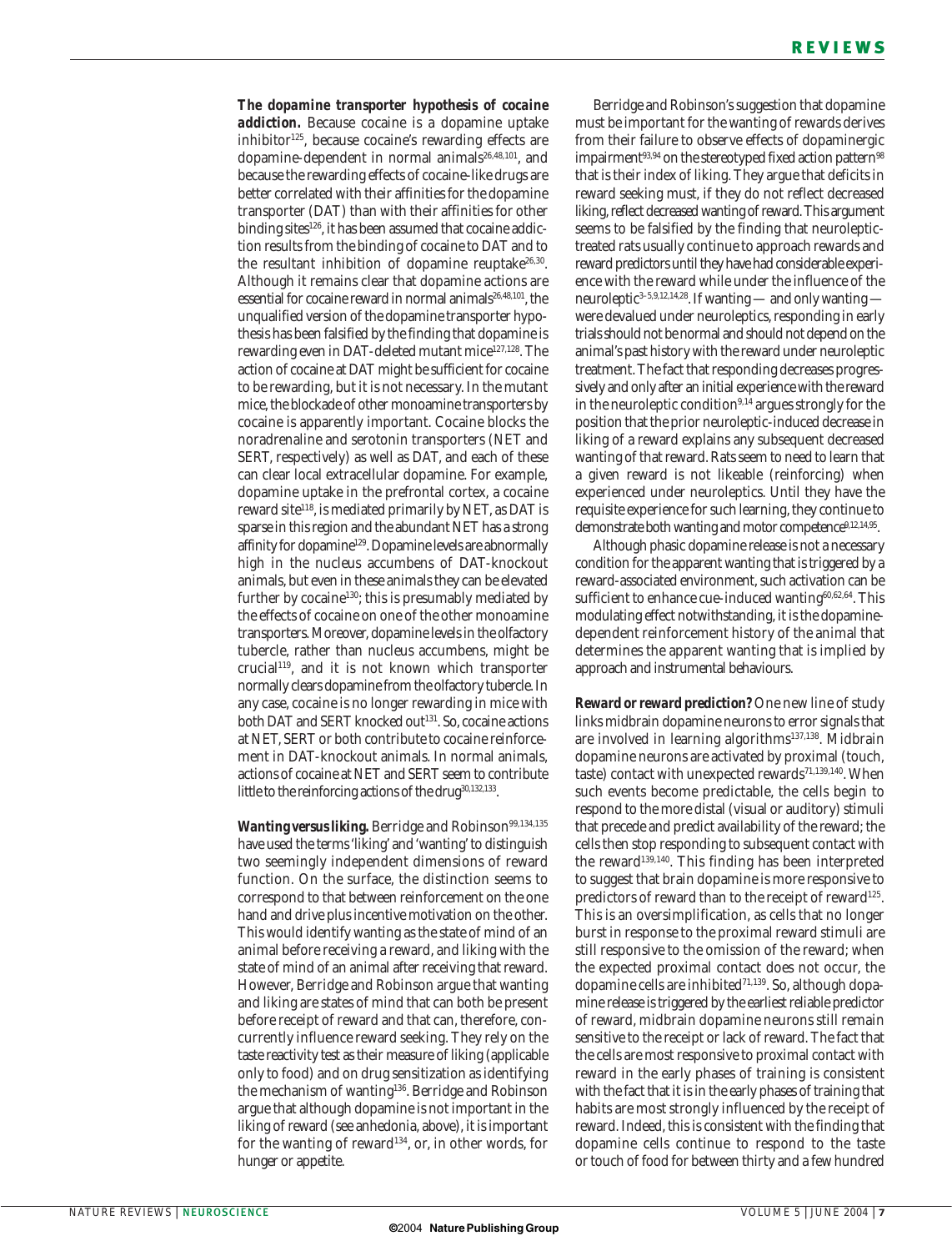trials before switching to respond to an auditory or visual predictor of reward (W. Schultz, personal communication) as the behaviour becomes more automatic.

After tens or hundreds of trials, drug-predictive stimuli become conditioned reinforcers in their own right<sup>141</sup>. Once such stimuli have become conditioned reinforcers, animals will learn new responses with these as the only reward<sup>142</sup>. Even the tastes of most food rewards are conditioned reinforcers<sup>143</sup>. Taste is a predictor of the post-ingestive consequences of food that stamp in memories for food associations and make otherwise neutral tastes rewarding126–128,144–146. So, reward-predicting conditioned stimuli can serve two roles: guiding and modulating the behaviour that follows them, and stamping-in memories for associations that preceded them.Which role they play is largely determined by when in the instrumental sequence they are presented $147$ .

#### **Dopamine and memory consolidation**

Most goal-directed motivation — even the seeking of food or water when hungry or thirsty<sup>148</sup> — is learned. It is largely through selective reinforcement of initially random movements that the behaviour of the neonate comes to be both directed at and motivated by appropriate stimuli in the environment $149,150$ . For the most part, our motivations are motivations to return to the rewards we have experienced in the past, and to the cues that mark the way to such rewards. It is primarily through its role in the selective reinforcement of associations between rewards and otherwise neutral stimuli that dopamine is important for such motivation. Once stimulus–reward associations have been formed, they can remain potent for some time even after the reward has been devalued by the absence of appropriate drive states such as hunger or thirst<sup>67,68,151</sup>, or because the dopamine system of the animal is blocked $3-5,9,28$ . Once a habit has been established, it remains largely autonomous until the conditioned significance of incentive motivational stimuli has been extinguished or devalued through experience. Extinction of the conditioned significance of such stimuli can result from repeated unrewarded trials<sup>5</sup>, repeated trials in the absence of an appropriate drive state<sup>67,68</sup>, or repeated

trials under the influence of neuroleptics. The ability of phasic dopamine release to augment the motivation that is induced by drives and conditioned stimuli is thought to involve dopamine's actions in the nucleus accumbens<sup>62</sup>. However, dopamine appears to be important for learning and memory in most terminal fields of the nigrostriatal, mesolimbic and mesocortical dopamine systems. Indeed, at the cellular level there is evidence that dopamine is involved in learning and memory in all the main dopamine terminal fields except the nucleus accumbens.

*Dopamine and memory at the cellular level.* Early attempts to link reinforcement to a cellular mechanism considered it in relation to the consolidation of long-term memory152–154. From this perspective, the reinforcement process is seen as acting on the after-effects of a learning experience, increasing the probability that the residual activity corresponding to a short-term memory trace will be effective in laying down a long-term memory trace. In its most basic form, reinforcement is seen as potentiating, 'stamping-in'or 'consolidating'memory traces.

In *Aplysia californica*, learning at the neuronal level has been demonstrated when a sensory neuron excites a motor neuron and that excitation occurs in the presence of the neuromodulatory transmitter serotonin<sup>155</sup>. Serotonin does not itself open or close the ion channels of the motor neuron, but, through intracellular messenger cascades, makes the motor neuron more responsive to subsequent excitatory input. Therefore, it strengthens (reinforces, stamps in or consolidates) the synaptic connection between the sensory and motor neurons.

In mammals, two models of such learning have been studied in detail: long-term potentiation (LTP) and long-term depression (LTD). LTP and LTD have been demonstrated in a number of brain regions, each linked to an effect of dopamine receptor activation. In the hippocampus, dopamine seems to have a reinforcing role analogous to that of serotonin in *A. californica*<sup>155</sup>*.* LTP and LTD are each seen at excitatory synapses on hippocampal pyramidal cells. Hippocampal LTP is blocked by dopamine D1 receptor antagonists<sup>156–159</sup> and facilitated by D1 receptor agonists<sup>160</sup>. Hippocampal LTD is potentiated by D1 agonists or D2 antagonists, and is blocked by D1 antagonists or D2 agonists<sup>161</sup>. LTP and LTD are also dopamine-dependent in the dorsal STRIATUM<sup>162,163</sup>, amygdala<sup>164</sup> and frontal cortex<sup>165-167</sup>. Interestingly, although LTP168,169 and LTD169 have each been demonstrated at excitatory synapses in the nucleus accumbens, dopamine does not seem to be important for such plasticity in this brain region $168,169$ .

On the other hand, dopamine is involved in LTP170,171 and LTD in the ventral tegmental area. LTP is seen in excitatory synapses on dopamine-containing neurons of the SUBSTANTIA NIGRA<sup>170</sup> and ventral tegmental area<sup>171</sup> but not in GABA (γ-aminobutyric acid)-containing neurons of the ventral tegmental area<sup>171</sup>. LTD is also seen at excitatory synapses on dopamine-containing neurons in the ventral tegmental area; this LTD is blocked by dopamine at D2 receptors<sup>172</sup>. Treatments with the dopamine releasers amphetamine, morphine, nicotine and ethanol also cause LTP-like sensitization $173$  in the ventral tegmental area, as does the dopamine-activating stress of a forced swim test $173$ .

So, reinforcing properties of D1 or D2 activation have been demonstrated in a number of cortical and limbic sites that surprisingly exclude the nucleus accumbens, which is the site most frequently identified with reward function in behavioural studies.

*Dopamine and memory at the behavioural level.* An important role for dopamine in memory consolidation is also suggested by behavioural studies in which dopamine or a dopamine agonist is given after a learning trial involving some other form of reinforcement. The ability of post-trial sucrose to enhance memory consolidation has been mentioned above<sup>146</sup>. Similar effects on memory consolidation can result from post-trial injections of amphetamine or a D2 agonist into the appropriate part

SUBSTANTIA NIGRA Originally named for the pigmented dopamine cells of zona compacta of the substantia nigra (SNc) and ventral tegmental area, the term now designates only the lateral portion of the dopamine cells: those that project to the caudate–putamen. The term has also been extended to include the group of non-pigmented (γ-aminobutyric acid-mediated) substantia nigra pars reticulata (SNr) cells that lies ventral to the SNc and that provides feedback to it.

#### STRIATUM

In the rat the multiple bundles of the internal capsule give the caudate–putamen and the nucleus accumbens a striated appearance in sagittal section. For this reason they have come to be known as the dorsal and ventral striatum, respectively. The olfactory tubercle, beneath nucleus accumbens, has been recognized as an extension of the ventral striatum.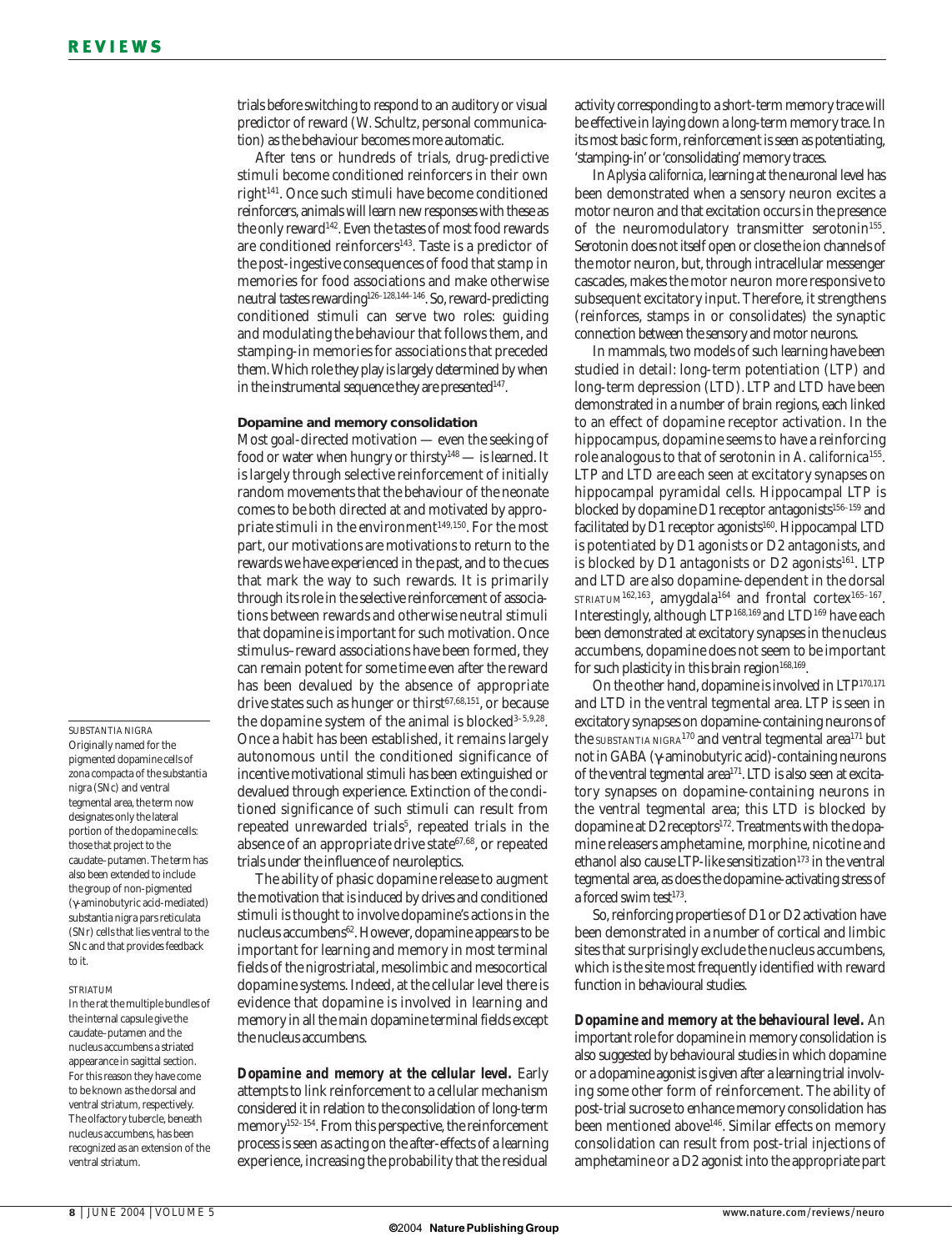of the striatum. For example, injections into the posteroventral caudate nucleus potentiate conditioned emotional responses to a visual (but not an olfactory) conditioned stimulus, whereas injections into the ventrolateral caudate potentiate conditioned emotional responses to an olfactory (but not a visual) conditioned stimulus<sup>174</sup>. Post-trial injections of amphetamine into the hippocampus potentiate the consolidation of a spatial but not a visual task, whereas injections into the caudate nucleus potentiate consolidation of the visual but not the spatial task<sup>175</sup>. Similarly, post-trial intra-hippocampal (but not intra-caudate) amphetamine, D1 agonists or D2 agonists improve retention of a win–stay strategy, whereas post-trial intra-caudate (but not intrahippocampal) injections of these agents potentiate consolidation of the memory of a win–shift strategy. Post-trial injections of a selective D3 agonist differentially affect memory consolidation in conditioned approach or conditioned instrumental responding, depending on whether the injections are into the central or basolateral nucleus of the amygdala<sup>176</sup>. So, dopamine seems to have a distributed role in post-trial memory consolidation or reinforcement, stamping-in memory traces associated with different types of task or learning in different terminal fields.

*Beyond nucleus accumbens.* The mesolimbic dopamine system and its terminal field in the nucleus accumbens have long had a privileged place in motivational theory. In large part this is because activation of this system is associated with the locomotion that is central to the foraging for, energizing and approaching of the various needs of an animal in its environment<sup>15,22</sup>. Recent studies, however, underscore the need to consider other dopamine terminal fields as probable components of brain reward mechanisms. Drug reward sites and brain stimulation reward sites<sup>177</sup> have been identified in the frontal cortex, olfactory tubercle and ventral tegmental area as well as in the nucleus accumbens, and the memoryenhancing effects of post-trial dopamine actions are found in terminal fields other than the nucleus accumbens. A conservative position would be that dopamine acts in the nucleus accumbens, dorsal striatum, amygdala, frontal cortex and perhaps other sites to reward immediate behaviour and to establish conditioned motivational cues that will guide and motivate future behaviour.

Recent findings suggest that information regarding conditioned motivational stimuli converges through glutamatergic afferents on the same medium spiny neurons that receive mesolimbic dopamine input. The glutamatergic input to these neurons terminates on the heads and the dopaminergic input on the shafts of dendritic spines of the nucleus accumbens output neurons178. The origins of glutamate input to the nucleus accumbens include a range of dopamine-innervated cortical and limbic structures, including the amygdala, orbital frontal cortex, cingulate cortex, prefrontal cortex and hippocampus. These structures have been implicated in various aspects of reward and addiction, and some are known to undergo dopamine-dependent LTP or LTD.

Of these areas, the best known as a reward site in its own right is the medial prefrontal cortex (mPFC), where direct electrical<sup>179</sup> or chemical<sup>49,118</sup> stimulation can be rewarding. Rewarding electrical stimulation in this region causes glutamate and dopamine release in the nucleus accumbens; the glutamate release is thought to be directly from mPFC pyramidal cells and the dopamine release is thought to be indirect, through the ventral tegmental area179. Rewarding mPFC cocaine injections also cause dopamine release in the nucleus accumbens, by an unknown mechanism<sup>180</sup>. The mPFC is broadly associated with working memory and attentional functions<sup>181</sup>, and has been implicated in cocaine- and stress-induced reinstatement of cocaine-seeking in response-extinguished  $animals<sup>182-185</sup>$ .

The amygdala has been strongly implicated in the control of instrumental behaviour by reward-associated cues186–188. The basolateral amygdala seems to be more involved in conditioned reinforcement<sup>187</sup> and the central amygdaloid nucleus seems to be more involved in incentive-motivation<sup>188</sup>. The basolateral amygdala seems to interact with the orbitofrontal cortex in conditioned reinforcement<sup>189-191</sup>.

The main sites of post-trial reinforcing effects of dopamine agonists and of dopamine-dependent LTP and LTD are the hippocampus and the dorsal striatum. Electrical stimulation of each is moderately rewarding192,193, although there is minimal evidence to indicate that drugs are directly rewarding in either structure<sup>194,195</sup>. Each structure is strongly implicated in functions that should be important to reward-seeking behaviours. The hippocampus has been implicated in contextual learning, and disruptive post-trial stimulation in this structure impairs such learning. It would be interesting to know whether dopamine agonists given after the trial enhance consolidation of such learning.

The role of the dorsal striatum in reward function remains unclear. Although the nucleus accumbens has pride of place in reward theory, Phillips *et al.*reported self-administration of amphetamine into the dorsal striatum of a single monkey194. The facts that the dorsal and ventral striatum are innervated by a single dopamine system (BOX 1) and have largely parallel cytoarchitectures indicates that they should serve similar functions, with regional differences in the modalities of afferent information or the specific organs or body regions under efferent control. But we have no theory of striatal function — only a theory of striatal architecture<sup>196,197</sup> — that suggests graded transitions between the dorsal and ventral striatum. It is interesting to speculate that the release of dopamine in the ventral striatum, triggered by reward-associated conditioned stimuli, acts primarily to energize the next response, whereas dopamine release in the dorsal striatum<sup>198</sup>. triggered less and less<sup>72</sup> by the receipt of expected reinforcers, acts primarily to stamp in the procedural memory traces that are essential for establishing and maintaining procedural habit structures. Strong stamping-in would be required for the establishment of such structures, but would be less and less necessary to maintain them.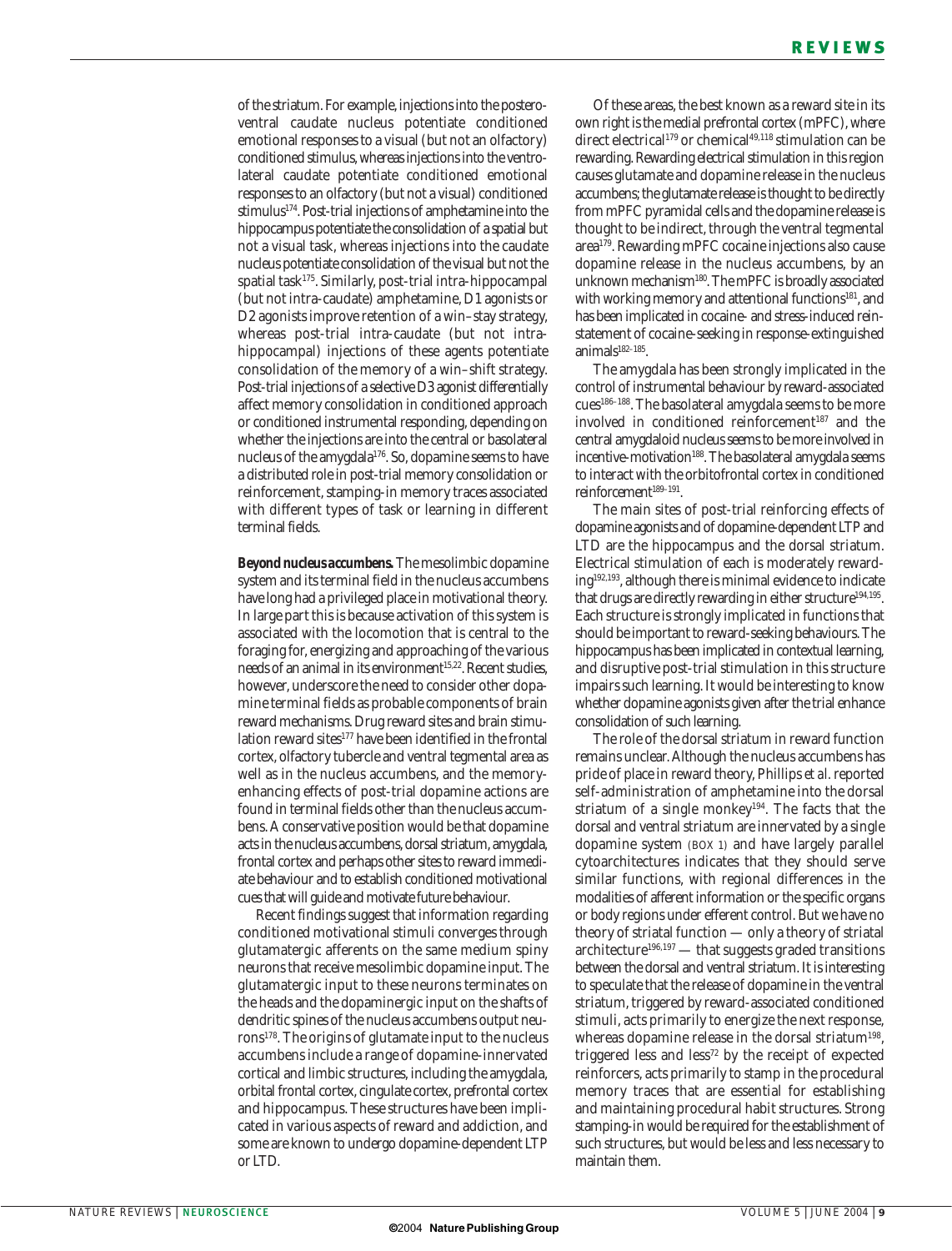#### **Conclusions**

It is established that dopamine in the brain is important in goal-directed behaviour. Most normal rewards are rendered ineffective in animals that have had their dopamine systems blocked. Brain dopamine is important for establishing the conditioned tendency to re-approach environmental stimuli that have been associated with most primary rewards, and for maintaining habit strength once a task has been learned. The post-trial stamping-in of memory traces is essential for the control of behaviour by a conditioned stimulus, and such control seems to involve, to a great extent, glutamatergic input to the ventral striatum from various limbic and cortical structures. The conditioned control of glutamatergic input from these structures probably involves such post-trial stamping-in, as the glutamatergic cells are in the regions that receive dopamine input and, in some cases at least, receive synaptic input from dopamine terminals<sup>178</sup>. That such structures are subject to dopamine-dependent LTP and LTD encourages the hypothesis that these mechanisms are involved in behavioural conditioning. Whatever the mechanism, brain dopamine seems to stamp in response–reward and stimulus–reward associations that are essential for the control of motivated behaviour by past experience.

- 1. Barbeau, A. Drugs affecting movement disorders. *Ann. Rev. Pharmacol.* **14**, 91–113 (1974).
- 2. Yokel, R. A. & Wise, R. A. Increased lever pressing for amphetamine after pimozide in rats: implications for a dopamine theory of reward. *Science* **187**, 547–549 (1975). 3. Fouriezos, G. & Wise, R. A. Pimozide-induced extinction of
- intracranial self-stimulation: response patterns rule out motor or performance deficits. *Brain Res.* **103**, 377–380 (1976).
- 4. Fouriezos, G., Hansson, P. & Wise, R. A. Neurolepticinduced attenuation of brain stimulation reward in rats. *J. Comp. Physiol. Psychol.* **92**, 661–671 (1978).
- 5. Wise, R. A., Spindler, J., deWit, H. & Gerber, G. J. Neuroleptic-induced 'anhedonia' in rats: pimozide blocks reward quality of food. *Science* **201**, 262–264 (1978).
- 6. Gerber, G. J., Sing, J. & Wise, R. A. Pimozide attenuates lever pressing for water reinforcement in rats. *Pharmacol. Biochem. Behav.* **14**, 201–205 (1981).
- 7. Ettenberg, A. & Camp, C. H. Haloperidol induces a partial reinforcement extinction effect in rats: implications for a dopamine involvement in food reward. *Pharmacol. Biochem. Behav.* **25**, 813–821 (1986).
- 8. Ettenberg, A. & Camp, C. H. A partial reinforcement extinction effect in water-reinforced rats intermittently treated with haloperidol. *Pharmacol. Biochem. Behav.* **25**, 1231–1235 (1986).
- McFarland, K. & Ettenberg, A. Haloperidol differentially affects reinforcement and motivational processes in rats running an alley for intravenous heroin. *Psychopharmacology* **122**, 346–350 (1995). **A particularly clear demonstration of how neuroleptics impair reinforcement before they impair motivation.**
- 10. McFarland, K. & Ettenberg, A. Haloperidol does not affect motivational processes in an operant runway model of foodseeking behavior. *Behav. Neurosci.* **112**, 630–635 (1998).
- 11. Franklin, K. B. J. Catecholamines and self-stimulation: reward and performance effects dissociated. *Pharmacol. Biochem. Behav.* **9**, 813–820 (1978).
- 12. Wise, R. A. Neuroleptics and operant behavior: the anhedonia hypothesis. *Behav. Brain Sci.* **5**, 39–87 (1982).
- 13. McFarland, K. & Ettenberg, A. Haloperidol does not attenuate conditioned place preferences or locomotor activation produced by food- or heroin-predictive discriminative cues. *Pharmacol. Biochem. Behav.* **62**, 631–641 (1999).
- 14. Wise, R. A. & Raptis, L. Effects of naloxone and pimozide on initiation and maintenance measures of free feeding. *Brain Res.* **368**, 62–68 (1986). **A particularly clear demonstration that neuroleptics attenuate the ability of food to maintain eating long**
- **before they attenuate the animal's motivation to feed.** 15. Mogenson, G. J., Jones, D. L. & Yim, C. Y. From motivation to action: functional interface between the limbic system and the motor system. *Progr. Neurobiol.* **14**, 69–97

#### (1980). **This classic paper, more than any other, identified nucleus accumbens dopamine with motivational function.**

- 16. Wise, R. A. & Rompré, P.-P. Brain dopamine and reward. *Ann. Rev. Psychol.* **40**, 191–225 (1989).
- 17. Di Chiara, G. Nucleus accumbens shell and core dopamine: differential role in behavior and addiction. *Behav. Brain Res.* **137**, 75–114 (2002).
- 18. Ungerstedt, U. Adipsia and aphagia after 6-hydroxydopamine induced degeneration of the nigro-striatal dopamine system. *Acta Physiol. Scand.* (Suppl.) **367**, 95–122 (1971).
- 19. Smith, G. P., Strohmayer, A. J. & Reis, D. J. Effect of lateral hypothalamic injections of 6-hydroxydopamine on food and water intake in rats. *Nature New Biol.* **235**, 27–29 (1972).
- 20. Ervin, G. N., Fink, J. S., Young, R. C. & Smith, G. P. Different behavioral responses to L-DOPA after anterolateral or posterolateral hypothalamic injections of 6 hydroxydopamine. *Brain Res.* **132**, 507–520 (1977).
- 21. Smith, G. P. The arousal function of central catecholamine neurons. *Ann. NY Acad. Sci.* **270**, 45–56 (1976).
- 22. Schneirla, T. C. in *Nebraska Symposium on Motivation* (ed. Jones, M. R.) 1–42 (Univ. Nebraska Press, Lincoln, 1959).
- 23. Liebman, J. M. & Butcher, L. L. Comparative involvement of dopamine and noradrenaline in rate-free self-stimulation in substantia nigra, lateral hypothalamus, and mesencephalic central gray. *Naunyn-Schmiedeberg's Arch. Pharmacol.* **284**, 167–194 (1974).
- 24. Franklin, K. B. J. & McCoy, S. N. Pimozide-induced extinction in rats: stimulus control of responding rules out motor deficit. *Pharmacol. Biochem. Behav.* **11**, 71–75 (1979). **A nice demonstration of sensory control of responding under neuroleptic treatment. This study refutes the notion that neuroleptic-induced response deficits are the result of motor impairment or vulnerability to fatigue.**
- 25. Gallistel, C. R., Boytim, M., Gomita, Y. & Klebanoff, L. Does pimozide block the reinforcing effect of brain stimulation? *Pharmacol. Biochem. Behav.* **17**, 769–781 (1982).
- 26. de Wit, H. & Wise, R. A. Blockade of cocaine reinforcement in rats with the dopamine receptor blocker pimozide, but not with the noradrenergic blockers phentolamine or phenoxybenzamine. *Can. J. Psychol.* **31**, 195–203 (1977).
- 27. Wise, R. A. & Schwartz, H. V. Pimozide attenuates acquisition of lever pressing for food in rats. *Pharmacol. Biochem. Behav.* **15**, 655–656 (1981).
- 28. Dickinson, A., Smith, J. & Mirenowicz, J. Dissociation of Pavlovian and instrumental incentive learning under dopamine antagonists. *Behav. Neurosci.* **114**, 468–483 (2000).
- Lippa, A. S., Antelman, S. M., Fisher, A. E. & Canfield, D. R. Neurochemical mediation of reward: a significant role for dopamine. *Pharmacol. Biochem. Behav.* **1**, 23–28 (1973).
- 30. Roberts, D. C. S., Corcoran, M. E. & Fibiger, H. C. On the role of ascending catecholaminergic systems in intravenous self-administration of cocaine. *Pharmacol. Biochem. Behav.* **6**, 615–620 (1977).
- 31. Koob, G. F., Fray, P. J. & Iversen, S. D. Self-stimulation at the lateral hypothalamus and locus coeruleus after specific unilateral lesions of the dopamine system. *Brain Res.* **146**, 123–140 (1978).
- 32. Roberts, D. C. S., Koob, G. F., Klonoff, P. & Fibiger, H. C. Extinction and recovery of cocaine self-administration following 6-OHDA lesions of the nucleus accumbens. *Pharmacol. Biochem. Behav.* **12**, 781–787 (1980).
- 33. Roberts, D. C. S. & Koob, G. Disruption of cocaine selfadministration following 6-hydroxydopamine lesions of the ventral tegmental area in rats. *Pharmacol. Biochem. Behav.* **17**, 901–904 (1982).
- 34. Fibiger, H. C. Drugs and reinforcement mechanisms: a critical review of the catecholamine theory. *Ann. Rev. Pharmacol. Toxicol.* **18**, 37–56 (1978).
- 35. Wise, R. A. Catecholamine theories of reward: a critical review. *Brain Res.* **152**, 215–247 (1978).
- 36. Wise, R. A. in *The Neuropharmacological Basis of Reward* (eds Liebman, J. M. & Cooper, S. J.) 377–424 (Oxford Univ.
- Press, Oxford, 1989). 37. Wise, R. A., Spindler, J. & Legault, L. Major attenuation of food reward with performance-sparing doses of pimozide in the rat. *Can. J. Psychol.* **32**, 77–85 (1978).
- 38. Smith, G. P. in *Progress in Psychobiology and Physiological Psychology* (eds Morrison, A. & Fluharty, S.) 83–144 (Academic, New York, 1995).
- 39. Mason, S. T., Beninger, R. J., Fibiger, H. C. & Phillips, A. G. Pimozide-induced suppression of responding: evidence against a block of food reward. *Pharmacol. Biochem. Behav.* **12**, 917–923 (1980).
- 40. Koob, G. F. The dopamine anhedonia hypothesis: a pharmacological phrenology. *Behav. Brain Sci.* **5**, 63–64 (1982).
- 41. Ettenberg, A., Koob, G. F. & Bloom, F. E. Response artifact in the measurement of neuroleptic-induced anhedonia. *Science* **213**, 357–359 (1981).
- 42. Salamone, J. D., Cousins, M. S. & Snyder, B. J. Behavioral functions of nucleus accumbens dopamine: empirical and conceptual problems with the anhedonia hypothesis. *Neurosci. Biobehav. Rev.* **21**, 341–359 (1997).
- 43. Beninger, R. J. The role of dopamine in locomotor activity and learning. *Brain Res. Rev.* **6**, 173–196.
- 44. Spyraki, C., Fibiger, H. C. & Phillips, A. G. Attenuation by haloperidol of place preference conditioning using food reinforcement. *Psychopharmacology* **77**, 379–382 (1982). 45. Bozarth, M. A. & Wise, R. A. Heroin reward is dependent on
- a dopaminergic substrate. *Life Sci.* **29**, 1881–1886 (1981).
- 46. Spyraki, C., Fibiger, H. C. & Phillips, A. G. Dopaminergic substrates of amphetamine-induced place preference
- conditioning. *Brain Res.* **253**, 185–193 (1982). 47. Spyraki, C., Fibiger, H. C. & Phillips, A. G. Attenuation of heroin reward in rats by disruption of the mesolimbic dopamine system. *Psychopharmacology* **79**, 278–283 (1983).
- 48. Spyraki, C., Nomikos, G. G. & Varonos, D. D. Intravenous cocaine-induced place preference: attenuation by haloperidol. *Behav. Brain. Res.* **26**, 57–62 (1987).
- Carlezon, W. A. Jr & Wise, R. A. Rewarding actions of phencyclidine and related drugs in nucleus accumbens shell and frontal cortex. *J. Neurosci.* **16**, 3112–3122 (1996).
- 50. Brown, L. L. Sensory and cognitive functions of the basal ganglia. *Curr. Opin. Neurobiol.* **7**, 157–163 (1997).
- Jenner, P. The MPTP-treated primate as a model of motor complications in PD: primate model of motor complications. *Neurology* **61**, (Suppl. 3) S4–11 (2003).
- 52. Bindra, D. Neuropsychological interpretation of the effects of drive and incentive-motivation on general activity and instrumental behavior. *Psychol. Rev.* **75**, 1–22 (1968).
- 53. Wetzel, M. C. Self-stimulation aftereffects and runway performance in the rat. *J. Comp. Physiol. Psychol.* **56**, 673–678 (1963).
- 54. Gallistel, C. R., Stellar, J. R. & Bubis, E. Parametric analysis of brain stimulation reward in the rat: I. The transient process and the memory-containing process. *J. Comp. Physiol. Psychol.* **87**, 848–859 (1974). **This classic paper distinguishes clearly between the**
	- **priming and reinforcing functions of brain stimulation reward. The first decays in seconds, whereas the second is effective for weeks.**
- 55. Pickens, R. & Harris, W. C. Self-administration of D-amphetamine by rats. *Psychopharmacologia* **12**, 158–163 (1968).
- 56. Esposito, R. U., Faulkner, W. & Kornetsky, C. Specific modulation of brain stimulation reward by haloperidol. *Pharmacol. Biochem. Behav.* **10**, 937–940 (1979). **Although it is couched in terms of reinforcement, this study measures the priming effects of free brain**
- **stimulation on the latency to lever-press for more.** 57. Wasserman, E. M., Gomita, Y. & Gallistel, C. R. Pimozide blocks reinforcement but not priming from MFB stimulation in the rat. *Pharmacol. Biochem. Behav.* **17**, 783–787 (1982).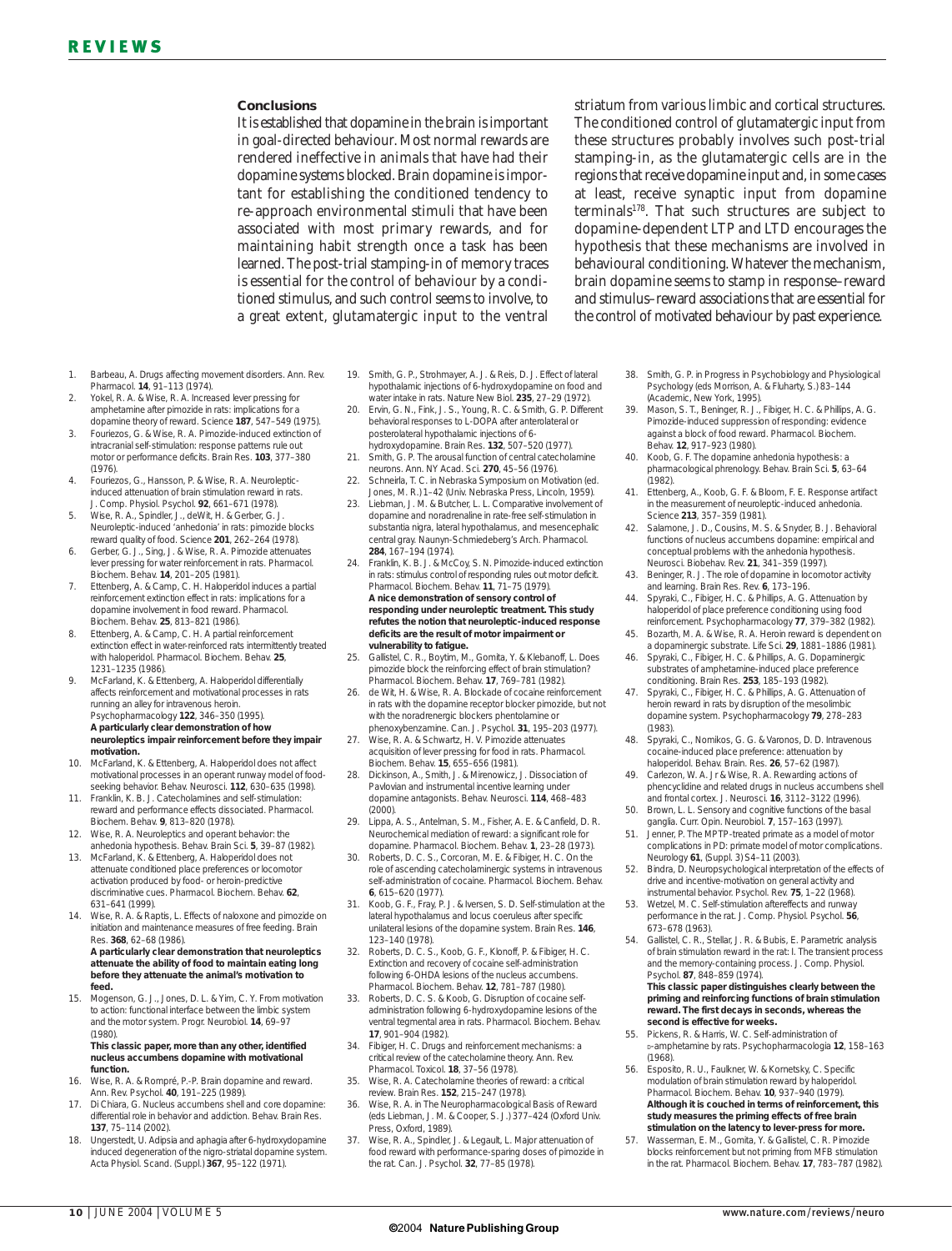**This study shows that the priming effect of stimulation undergoes an extinction-like decline under neuroleptic treatment, indicating that even the rapidly decaying priming effect is partially conditioned.**

- 58. Shaham, Y., Adamson, L. K., Grocki, S. & Corrigall, W. A. Reinstatement and spontaneous recovery of nicotine seeking in rats. *Psychopharmacology* **130**, 396–403 (1997).
- 59. de Wit, H. & Stewart, J. Reinstatement of cocaine-reinforced responding in the rat. *Psychopharmacology* **75**, 134–143 (1981).
- 60. Wise, R. A., Murray, A. & Bozarth, M. A. Bromocriptine selfadministration and bromocriptine-reinstatement of cocainetrained and heroin-trained lever-pressing in rats.
- *Psychopharmacology* **100**, 355–360 (1990). 61. Phillips, P. E., Stuber, G. D., Heien, M. L., Wightman, R. M. & Carelli, R. M. Subsecond dopamine release promotes cocaine seeking. *Nature* **422**, 614–618 (2003).
- 62. Cornish, J. L. & Kalivas, P. W. Glutamate transmission in the nucleus accumbens mediates relapse in cocaine addiction. *J. Neurosci.* **20**, RC89 (2000).
- 63. Roitman, M. F., Stuber, G. D., Phillips, P. E., Wightman, R. M. & Carelli, R. M. Dopamine operates as a subsecond modulator of food seeking. *J. Neurosci.* **24**, 1265–1271 (2004).
- 64. Wyvell, C. L. & Berridge, K. C. Intra-accumbens amphetamine increases the conditioned incentive salience of sucrose reward: enhancement of reward 'wanting' without enhanced 'liking' or response reinforcement. *J. Neurosci.* **20**, 8122–8130 (2000).
- 65. Crespi, L. P. Quantitative variation of incentive and performance in the white rat. *Am. J. Psychol.* **55**, 467–517  $(1942)$
- 66. Stewart, J., de Wit, H. & Eikelboom, R. Role of unconditioned and conditioned drug effects in the self-administration of opiates and stimulants. *Psychol. Rev.* **91**, 251–268 (1984).
- 67. Mendelson, J. The role of hunger in the T-maze learning for food by rats. *J. Comp. Physiol. Psychol.* **62**, 341–349  $(1966)$
- 68. Morgan, M. J. Resistance to satiation. *Anim. Behav.* **22**, 449–466 (1974).

**References 67 and 68 show that response initiation depends more on the animal's habit strength based on recent reinforcement history than on the current hunger level of the animal. The parallel between the role of hunger and the role of dopamine in response initiation in well-trained animals is central to the suggestions of the current review.**

- 69. Wise, R. A. & Colle, L. M. Pimozide attenuates free feeding: best scores analysis reveals a motivational deficit. *Psychopharmacology* **84**, 446–451 (1984).
- 70. Koechling, U., Colle, L. M. & Wise, R. A. Effects of SCH 23390 on latency and speed measures of deprivationinduced feeding. *Psychobiology* **16**, 207–212 (1988).
- 71. Ljungberg, T., Apicella, P. & Schultz, W. Responses of monkey dopamine neurons during learning of behavioral reactions. *J. Neurophysiol.* **67**, 145–163 (1992).
- 72. Schultz, W., Apicella, P. & Ljungberg, T. Responses of monkey dopamine neurons to reward and conditioned stimuli during successive steps of learning a delayed response task. *J. Neurosci.* **13**, 900–913 (1993).
- 73. Hernandez, L. & Hoebel, B. G. Food reward and cocaine increase extracellular dopamine in the nucleus accumbens as measured by microdialysis. *Life Sci.* **42**, 1705–1712 (1988).
- 74. Wise, R. A., Leone, P., Rivest, R. & Leeb, K. Elevations of nucleus accumbens dopamine and DOPAC levels during intravenous heroin self-administration. *Synapse* **21**, 140–148 (1995).
- 75. Wise, R. A. *et al.* Fluctuations in nucleus accumbens dopamine concentration during intravenous cocaine selfadministration in rats. *Psychopharmacology* **120**, 10–20 (1995).
- 76. Ranaldi, R., Pocock, D., Zereik, R. & Wise, R. A. Dopamine fluctuations in the nucleus accumbens during maintenance, extinction, and reinstatement of intravenous D-amphetamine self-administration. *J. Neurosci.* **19**, 4102–4109 (1999).
- 77. Taylor, J. R. & Robbins, T. W. Enhanced behavioural control by conditioned reinforcers produced by intracerebral injections of <sub>D</sub>-amphetamine in the rat. *Psychopharmacology* **84**, 405–412 (1984).
- 78. Taylor, J. R. & Robbins, T. W. 6-hydroxydopamine lesions of the nucleus accumbens, but not of the caudate nucleus, attenuate enhanced responding with conditioned reinforcement produced by intra-accumbens amphetamine. *Psychopharmacology* **90**, 310–317 (1986).
- 79. Laruelle, M. *et al.* SPECT imaging of striatal dopamine release after amphetamine challenge. *J. Nuc. Med.* **36**, 1182–1190 (1995).
- 80. Volkow, N. D. *et al.* Reinforcing effects of psychostimulants in humans are associated with increases in brain dopamine and occupancy of D(2) receptors. *J. Pharmacol. Exp. Ther.* **291**, 409–415 (1999).
- 81. Drevets, W. C. *et al.* Amphetamine-induced dopamine release in human ventral striatum correlates with euphoria.
- *Biol. Psychiatry* **49**, 81–96 (2001). 82. Jönsson, L., Änggard, E. & Gunne, L. Blockade of intravenous amphetamine euphoria in man. *Clin. Pharmacol. Ther.* **12**, 889–896 (1971).
- Gunne, L. M., Änggard, E. & Jönsson, L. E. Clinical trials with amphetamine-blocking drugs. *Psychiatr. Neurol. Neurochir.* **75**, 225–226 (1972).
- Brauer, L. H. & de Wit, H. High dose pimozide does not block amphetamine-induced euphoria in normal volunteers. *Pharmacol. Biochem. Behav.* **56**, 265–272 (1997).
- 85. Martinez, D. *et al.* Cocaine dependence and D2 receptor availability in functional subdivisions of the striatum: relationship with cocaine-seeking behavior. *Neuropsychopharmacology* (in the press).
- Kelleher, R. T. & Morse, W. H. Schedules using noxious stimuli. 3. Responding maintained with response produced electric shocks. *J. Exper. Anal. Behav.* **11**, 819–838 (1968).
- 87. Horrocks, J. & House, A. Self-poisoning and self-injury in adults. *Clin. Med.* **2**, 509–512 (2002).
- 88. Foltin, R. W. & Fischman, M. W. Smoked and intravenous cocaine in humans: acute tolerance, cardiovascular and subjective effects. *J. Pharmacol. Exp. Ther.* **257**, 247–261  $(1991)$
- Lamb, R. J. *et al.* The reinforcing and subjective effects of morphine in post-addicts: a dose-response study. *J. Pharmacol. Exp. Ther.* **259**, 1165–1173 (1991).
- 90. Russell, M. A. Subjective and behavioural effects of nicotine in humans: some sources of individual variation. *Prog. Brain Res.* **79**, 289–302 (1989).
- 91. Johanson, C. E. in *Contemporary Research in Behavioral Pharmacology* (eds Blackman, D. E. & Sanger, D. J.) 325–390 (Plenum, New York, 1978).
- 92. Berridge, K. C. Measuring hedonic impact in animals and infants: microstructure of affective taste reactivity patterns. *Neurosci. Biobehav. Rev.* **24**, 173–198 (2000).
- 93. Berridge, K. D., Venier, I. L. & Robinson, T. E. Taste reactivity analysis of 6-hydroxydopamine-induced aphagia: implications for arousal and anhedonia hypotheses of dopamine function. *Behav. Neurosci.* **103**, 36–45 (1989).
- Pecina, S., Berridge, K. C. & Parker, L. A. Pimozide does not shift palatability: separation of anhedonia from sensorimotor suppression by taste reactivity. *Pharmacol. Biochem. Behav.* **58**, 801–811 (1997).
- 95. Leeb, K., Parker, L. & Eikelboom, R. Effects of pimozide on the hedonic properties of sucrose: analysis by the taste reactivity test. *Pharmacol. Biochem. Behav.* **39**, 895–901 (1991).
- Grill, H. J. & Norgren, R. The taste reactivity test. II. Mimetic responses to gustatory stimuli in chronic thalamic and chronic decerebrate rats. *Brain Res.* **143**, 281–297 (1978).
- 97. Steiner, J. E. The gustofacial response: observation on normal and anencephalic newborn infants. *Symp. Oral Sens. Percept.* **4**, 254–278 (1973).
- 98. Berridge, K. C., Flynn, F. W., Schulkin, J. & Grill, H. J. Sodium depletion enhances salt palatability in rats. *Behav. Neurosci.* **98**, 652–660 (1984).
- Berridge, K. C. & Robinson, T. E. The mind of an addicted brain: neural sensitization of wanting and liking. *Curr. Direct. Psychol. Sci.* **4**, 71–76 (1995).
- 100. Wise, R. A. Sensorimotor modulation and the variable action pattern (VAP): toward a noncircular definition of drive and motivation. *Psychobiology* **15**, 7–20 (1987).
- 101. Ettenberg, A., Pettit, H. O., Bloom, F. E. & Koob, G. F. Heroin and cocaine intravenous self-administration in rats: mediation by separate neural systems. *Psychopharmacology* **78**, 204–209 (1982).
- 102. Salamone, J. D., Cousins, M. S. & Bucher, S. Anhedonia or anergia? Effects of haloperidol and nucleus accumbens dopamine depletion on instrumental response selection in a T-maze cost/benefit procedure. *Behav. Brain Res.* **65**, 221–229 (1994).
- 103. Neill, D. B. & Justice, J. B. J. in *The Neurobiology of the Nucleus Accumbens* (eds Chronister, R. B. & DeFrance, J. F.) 515–528 (Haer Institute, New Brunswick, 1981).
- 104. Salamone, J. D. & Correa, M. Motivational views of reinforcement: implications for understanding the behavioral functions of nucleus accumbens dopamine. *Behav. Brain Res.* **137**, 3–25 (2002).
- 105. Aberman, J. E. & Salamone, J. D. Nucleus accumbens dopamine depletions make rats more sensitive to high ratio requirements but do not impair primary food reinforcement. *Neuroscience* **92**, 545–552 (1999).
- 106. Lyness, W. H., Friedle, N. M. & Moore, K. E. Destruction of dopaminergic nerve terminals in nucleus accumbens: effect on **D-amphetamine self-administration**. *Pharmacol. Biochem. Behav.* **11**, 553–556 (1979).
- 107. Hanlon, E. C., Baldo, B. A., Sadeghian, K. & Kelley, A. E. Increases in food intake or food-seeking behavior induced by GABAergic, opioid, or dopaminergic stimulation of the nucleus accumbens: is it hunger? *Psychopharmacology* **172**, 241–247 (2004).
- 108. Bakshi, V. P. & Kelley, A. E. Striatal regulation of morphineinduced hyperphagia: an anatomical mapping study.
- *Psychopharmacology* **111**, 207–214 (1993). 109. Olds, M. E. Reinforcing effects of morphine in the nucleus accumbens. *Brain Res.* **237**, 429–440 (1982).
- 110. Olds, M. E. & Williams, K. N. Self-administration of D-ala<sup>2</sup>met-enkephalinamide at hypothalamic self-stimulation sites. *Brain Res.* **194**, 155–170 (1980).
- 111. Goeders, N. E., Lane, J. D. & Smith, J. E. Self-administration of methionine enkephalin into the nucleus accumbens. *Pharmacol. Biochem. Behav.* **20**, 451–455 (1984).
- 112. Hoebel, B. G. *et al.* Self-injection of amphetamine directly into the brain. *Psychopharmacology* **81**, 158–163 (1983).
- 113. Phillips, G. D., Robbins, T. W. & Everitt, B. J. Bilateral intraaccumbens self-administration of p-amphetamine: antagonism with intra-accumbens SCH-23390 and sulpiride. *Psychopharmacology* **114**, 477–485 (1994).
- 114. Carlezon, W. A. Jr, Devine, D. P. & Wise, R. A. Habit-forming actions of nomifensine in nucleus accumbens. *Psychopharmacology (Berl.)* **122**, 194–197 (1995).
- 115. Johnson, A. K. & Epstein, A. N. The cerebral ventricles as the avenue for the dipsogenic action of intracranial angiotensin. *Brain Res.* **86**, 399–418 (1975). **The potential for migration of centrally administered**

#### **drugs to and through the ventricular system is nicely illustrated in this classic paper.** 116. Bozarth, M. A. & Wise, R. A. Intracranial self-administration

- of morphine into the ventral tegmental area in rats. *Life Sci.* **28**, 551–555 (1981).
- 117. Carlezon, W. A. Jr & Wise, R. A. Microinjections of phencyclidine (PCP) and related drugs into nucleus accumbens shell potentiate lateral hypothalamic brain stimulation reward. *Psychopharmacology* **128**, 413–420 (1996).
- 118. Goeders, N. E. & Smith, J. E. Cortical dopaminergic involvement in cocaine reinforcement. *Science* **221**, 773–775 (1983).
- 119. Ikemoto, S. Involvement of the olfactory tubercle in cocaine reward: intracranial self-administration studies. *J. Neurosci.* **23**, 9305–9511 (2003).
- 120. Wise, R. A. & Bozarth, M. A. A psychomotor stimulant theory of addiction. *Psychol. Rev.* **94**, 469–492 (1987).
- 121. Di Chiara, G. & Imperato, A. Drugs abused by humans preferentially increase synaptic dopamine concentrations in the mesolimbic system of freely moving rats. *Proc. Natl Acad. Sci. USA* **85**, 5274–5278 (1988).
- 122. Bechara, A., Harrington, F., Nader, K. & van der Kooy, D. Neurobiology of motivation: double dissociation of two motivational mechanisms mediating opiate reward in drugnaive versus drug-dependent rats. *Behav. Neurosci.* **106**, 798–807 (1992).
- 123. Laviolette, S. R. & van der Kooy, D. Blockade of mesolimbic dopamine transmission dramatically increases sensitivity to the rewarding effects of nicotine in the ventral tegmental area. *Mol. Psychiatry* **8**, 50–59 (2003).
- 124. Wise, R. A. The neurobiology of craving: implications for the understanding and treatment of addiction. *J. Abnorm. Psychol.* **97**, 118–132 (1988).
- 125. Heikkila, R. E., Orlansky, H. & Cohen, G. Studies on the distinction between uptake inhibition and release of ( 3 H)dopamine in rat brain tissue slices. *Biochem. Pharmacol.* **24**, 847–852 (1975).
- 126. Ritz, M. C., Lamb, R. J., Goldberg, S. R. & Kuhar, M. J. Cocaine receptors on dopamine transporters are related to self-administration of cocaine. *Science* **237**, 1219–1223 (1987).
- 127. Rocha, B. A. *et al.* Cocaine self-administration in dopaminetransporter knockout mice. *Nature Neurosci.* **1**, 132–137 (1998).
- 128. Sora, I. *et al.* Cocaine reward models: conditioned place preference can be established in dopamine- and in serotonin-transporter knockout mice. *Proc. Natl Acad. Sci. USA* **95**, 699–704 (1998).
- 129. Morón, J. A., Brockington, A., Wise, R. A., Rocha, B. A. & Hope, B. T. Dopamine uptake through the norepinephrine transporter in brain regions with low levels of the dopamine transporter: evidence from knock-out mouse lines. *J. Neurosci.* **22**, 389–395 (2002).
- 130. Carboni, E. *et al.* Cocaine and amphetamine increase extracellular dopamine in the nucleus accumbens of mice lacking the dopamine transporter gene. *J. Neurosci.* **21**, 1–4 (2001).
- 131. Sora, I. *et al.* Molecular mechanisms of cocaine reward: combined dopamine and serotonin transporter knockouts eliminate cocaine place preference. *Proc. Natl Acad. Sci. USA* **98**, 5300–5305 (2001).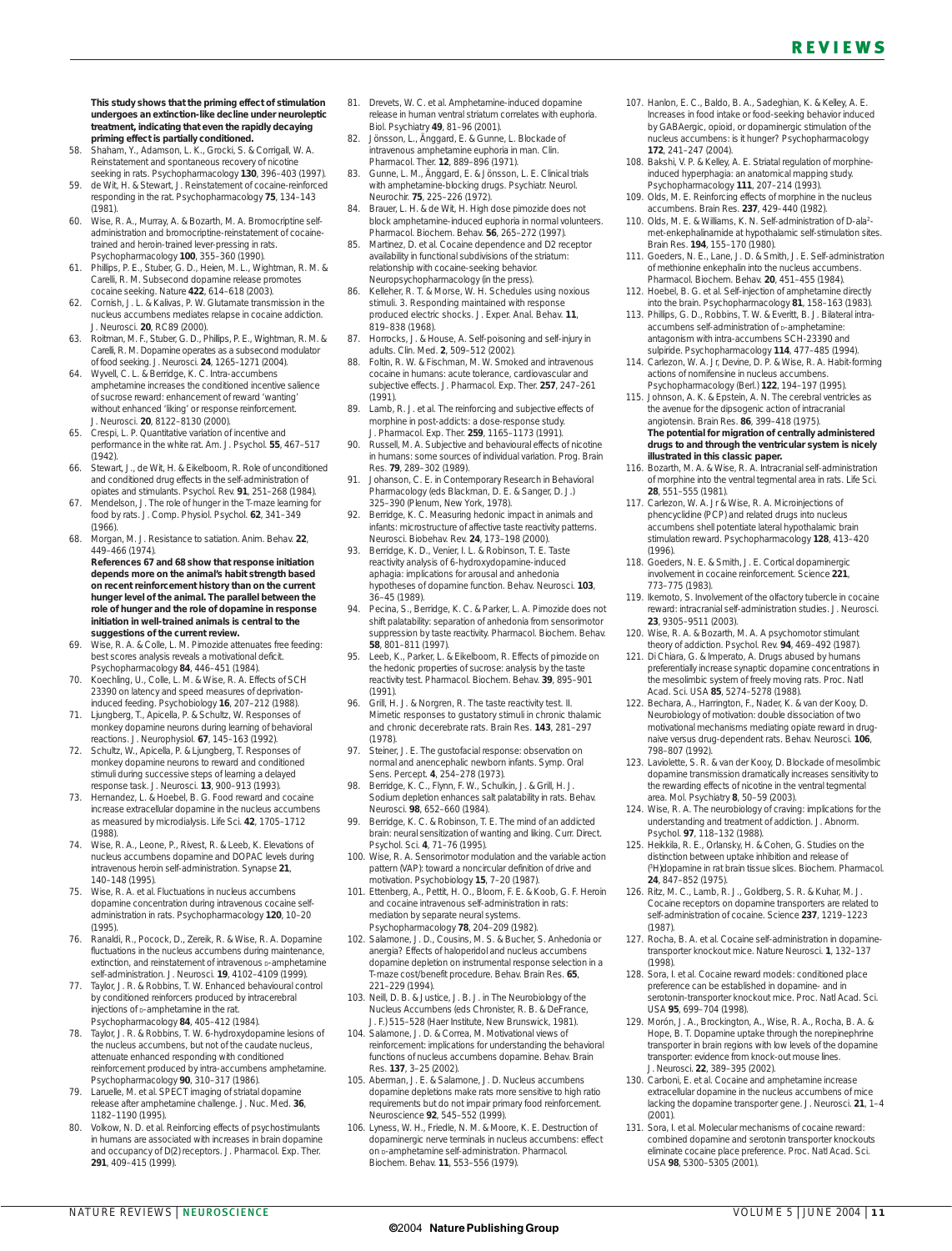- 132. Loh, E. A. & Roberts, D. C. S. Break-points on a progressive ratio schedule reinforced by intravenous cocaine increase following depletion of forebrain serotonin. *Psychopharmacology* **101**, 262–266 (1990).
- 133. Lyness, W. H., Friedle, N. M. & Moore, K. E. Increased selfadministration of **D-amphetamine** after destruction of 5hydroxytryptaminergic nerves. *Pharmacol. Biochem. Behav.*
- **12**, 937–941 (1981). 134. Berridge, K. C. & Robinson, T. E. What is the role of dopamine in reward: hedonic impact, reward learning, or incentive salience? *Brain Res. Rev.* **28**, 309–369 (1998).
- 135. Berridge, K. C. & Robinson, T. E. Parsing reward. *Trends Neurosci.* **26**, 507–513 (2003).
- 136. Robinson, T. E. & Berridge, K. C. The neural basis of drug craving: an incentive-sensitization theory of addiction. *Brain Res. Reviews* **18**, 247–292 (1993).
- Schultz, W. & Dickinson, A. Neuronal coding of prediction errors. *Ann. Rev. Neurosci.* **23**, 473–500 (2000).
- 138. Contreras-Vidal, J. L. & Schultz, W. A predictive reinforcement model of dopamine neurons for learning approach behavior. *J. Comput. Neurosci.* **6**, 191–214  $(1999)$
- 139. Romo, R. & Schultz, W. Dopamine neurons of the monkey midbrain: contingencies of responses to active touch during self-initiated arm movements. *J. Neurophysiol.* **63**, 592–606 (1990).
- 140. Schultz, W., Apicella, P., Scarnati, E. & Ljungberg, T. Neuronal activity in monkey ventral striatum related to the expectation of reward. *J. Neurosci.* **12**, 4595–4610 (1992).
- 141. Wise, R. A. Brain reward circuitry: insights from unsensed incentives. *Neuron* **36**, 229–240 (2002). 142. Robbins, T. W. The acquisition of responding with
- conditioned reinforcement: effects of pipradrol, methylphenidate, D-amphetamine and nomifensine
- *Psychopharmacology* **58**, 78–87 (1978). 143. Rozin, P. & Kalat, J. W. Specific hungers and poison avoidance as adaptive specializations of learning. *Psychol. Rev.* **78**, 459–486 (1971).
- 144. Le Magnen, J. Effets des administrations post-prandiales de glucose sur l'etablissement des appétits. *C. R. Seances Soc. Biol. Fil.* **158**, 212–215 (1959).
- 145. Myers, K. P. & Sclafani, A. Conditioned enhancement of flavor evaluation reinforced by intragastric glucose. II. Taste reactivity analysis. *Physiol. Behav.* **74**, 495–505 (2001).
- 146. Messier, C. & White, N. M. Contingent and non-contingent actions of sucrose and saccharin reinforcers: effects on taste preference and memory. *Physiol. Behav.* **32**, 195–203 (1984).
- 147. Di Ciano, P. & Everitt, B. J. Differential control over drugseeking behavior by drug-associated conditioned reinforcers and discriminative stimuli predictive of drug availability. *Behav. Neurosci.* **117**, 952–960 (2003).
- 148. Changizi, M. A., McGehee, R. M. & Hall, W. G. Evidence that appetitive responses for dehydration and food-deprivation are learned. *Physiol. Behav.* **75**, 295–304 (2002).
- 149. Hall, W. G., Cramer, C. P. & Blass, E. M. Developmental changes in suckling of rat pups. *Nature* **258**, 318–320  $(1975)$
- 150. Johanson, I. B. & Hall, W. G. Appetitive learning in 1-day-old rat pups. *Science* **205**, 419–421 (1979).
- 151. Balleine, B. Instrumental performance following a shift in primary motivation depends on incentive learning. *J. Exp. Psychol. Anim. Behav. Process.* **18**, 236–250 (1992).
- 152. Landauer, T. K. Reinforcement as consolidation. *Psychol. Rev.* **76**, 82–96 (1969).
- 153. Pfaff, D. Parsimonious biological models of memory and reinforcement. *Psychol. Rev.* **76**, 70–81 (1969).
- 154. Huston, J. P., Mondadori, C. & Waser, P. G. Facilitation of learning by reward of post-trial memory processes. *Experietia* **30**, 1038–1040 (1974).
- 155. Kandel, E. R. The molecular biology of memory storage: a dialogue between genes and synapses. *Science* **294**, 1030–1038 (2001).
- 156. Frey, U., Schroeder, H. & Matthies, H. Dopaminergic antagonists prevent long-term maintenance of posttetanic LTP in the CA1 region of rat hippocampal slices. *Brain Res.* **522**, 69–75 (1990).
- 157. Frey, U., Matthies, H., Reymann, K. G. & Matthies, H. The effect of dopaminergic D1 receptor blockade during tetanization on the expression of long-term potentiation in the rat CA1 region *in vitro*. *Neurosci. Lett.* **129**, 111–114 (1991).
- 158. Li, S., Cullen, W. K., Anwyl, R. & Rowan, M. J. Dopaminedependent facilitation of LTP induction in hippocampal CA1 by exposure to spatial novelty. *Nature Neurosci.* **6**, 526–531  $(2003)$
- 159. Swanson-Park, J. L. *et al.* A double dissociation within the hippocampus of dopamine D1/D5 receptor and β-adrenergic receptor contributions to the persistence of long-term potentiation. *Neuroscience* **92**, 485–497 (1999).
- 160. Otmakhova, N. A. & Lisman, J. E. D1/D5 dopamine receptors inhibit depotentiation at CA1 synapses via cAMPdependent mechanism. *J. Neurosci.* **18**, 1270–1279 (1998).
- 161. Chen, Z. *et al.* Roles of dopamine receptors in long-term depression: enhancement via D1 receptors and inhibition via D2 receptors. *Recept. Channels* **4**, 1–8 (1996).
- 162. Calabresi, P., Maj, R., Pisani, A., Mercuri, N. B. & Bernardi, G. Long-term synaptic depression in the striatum: physiological and pharmacological characterization. *J. Neurosci.* **12**, 4224–4233 (1992).
- 163. Centonze, D., Picconi, B., Gubellini, P., Bernardi, G. & Calabresi, P. Dopaminergic control of synaptic plasticity in the dorsal striatum. *Eur. J. Neurosci.* **13**, 1071–1077 (2001).
- 164. Bissiere, S., Humeau, Y. & Luthi, A. Dopamine gates LTP induction in lateral amygdala by suppressing feedforward inhibition. *Nature Neurosci.* **6**, 587–592 (2003).
- 165. Huang, Y. Y., Simpson, E., Kellendonk, C. & Kandel, E. R. Genetic evidence for the bidirectional modulation of synaptic plasticity in the prefrontal cortex by D1 receptors. *Proc. Natl Acad. Sci. USA* **101**, 3236–3241 (2004).
- 166. Otani, S., Daniel, H., Roisin, M. P. & Crepel, F. Dopaminergic modulation of long-term synaptic plasticity in rat prefrontal neurons. *Cereb. Cortex* **13**, 1251–1256 (2003).
- 167. Law-Tho, D., Desce, J. M. & Crepel, F. Dopamine favours the emergence of long-term depression versus long-term potentiation in slices of rat prefrontal cortex. *Neurosci. Lett.* **188**, 125–128 (1995).
- 168. Pennartz, C. M., Ameerun, R. F., Groenewegen, H. J. & Lopes da Silva, F. H. Synaptic plasticity in an *in vitro* slice preparation of the rat nucleus accumbens. *Eur. J. Neurosci.* **5**, 107–117 (1993).
- 169. Kombian, S. B. & Malenka, R. C. Simultaneous LTP of non-NMDA- and LTD of NMDA-receptor-mediated responses in the nucleus accumbens. *Nature* **368**, 242–246 (1994).
- 170. Overton, P. G., Richards, C. D., Berry, M. S. & Clark, D. Long-term potentiation at excitatory amino acid synapse on midbrain dopamine neurons. *Neuroreport* **10**, 221–226 (1999).
- 171. Bonci, A. & Malenka, R. C. Properties and plasticity of excitatory synapses on dopaminergic and GABAergic cells in the ventral tegmental area. *J. Neurosci.* **19**, 3723–3730 (1999).
- 172. Thomas, M. J., Malenka, R. C. & Bonci, A. Modulation of long-term depression by dopamine in the mesolimbic system. *J. Neurosci.* **20**, 5581–5586 (2000).
- Saal, D., Dong, Y., Bonci, A. & Malenka, R. C. Drugs of abuse and stress trigger a common synaptic adaptation in dopamine neurons. *Neuron* **37**, 577–582 (2003).
- 174. White, N. M. & Viaud, M. Localized intracaudate dopamine D2 receptor activation during the post-training period improves memory for visual or olfactory conditioned emotional responses in rats. *Behav. Neural Biol.* **55**, 255–269 (1991). **This paper shows that dopamine enhances memory consolidation involving different sensory modalities in different portions of the striatum.**
- 175. Packard, M. G., Cahill, L. & McGaugh, J. L. Amygdala modulation of hippocampal-dependent and caudate nucleus-dependent memory processes. *Proc. Natl Acad. Sci. USA* **91**, 8477–8481 (1994).
- 176. Hitchcott, P. K. & Phillips, G. D. Double dissociation of the behavioural effects of R(+) 7-OH-DPAT infusions in the central and basolateral amygdala nuclei upon Pavlovian and instrumental conditioned appetitive behaviours. *Psychopharmacology* **140**, 458–469 (1998).
- 177. Wise, R. A. Drug-activation of brain reward pathways. *Drug Alcohol Depend.* **51**, 13–22 (1998).
- 178. Sesack, S. R., Carr, D. B., Omelchenko, N. & Pinto, A. Anatomical substrates for glutamate-dopamine interactions: evidence for specificity of connections and extrasynaptic actions. *Ann. NY Acad. Sci.* **1003**, 36–52 (2003).
- 179. You, Z.-B., Tzschentke, T. M., Brodin, E. & Wise, R. A. Electrical stimulation of the prefrontal cortex increases cholecystokinin, glutamate, and dopamine release in the nucleus accumbens: an *in vivo* microdialysis study in freely moving rats. *J. Neurosci.* **18**, 6492–6500 (1998).
- 180. Goeders, N. E. & Smith, J. E. Intracranial cocaine selfadministration into the medial prefrontal cortex increases dopamine turnover in the nucleus accumbens. *J. Pharmacol. Exp. Ther.* **265**, 592–600 (1993).
- 181. Williams, G. V. & Goldman-Rakic, P. S. Modulation of memory fields by dopamine D1 receptors in prefrontal cortex. *Nature* **376**, 572–575 (1995).
- 182. McFarland, K. & Kalivas, P. W. The circuitry mediating cocaine-induced reinstatement of drug-seeking behavior. *J. Neurosci.* **21**, 8655–8663 (2001).
- 183. McFarland, K., Lapish, C. C. & Kalivas, P. W. Prefrontal glutamate release into the core of the nucleus accumbens mediates cocaine-induced reinstatement of drug-seeking behavior. *J. Neurosci.* **23**, 3531–3537 (2003).
- 184. Capriles, N., Rodaros, D., Sorge, R. E. & Stewart, J. A role for the prefrontal cortex in stress- and cocaine-induced reinstatement of cocaine seeking in rats. *Psychopharmacology* **168**, 66–74 (2003).
- 185. Sanchez, C. J., Bailie, T. M., Wu, W. R., Li, N. & Sorg, B. A. Manipulation of dopamine d1-like receptor activation in the rat medial prefrontal cortex alters stress- and cocaineinduced reinstatement of conditioned place preference behavior. *Neuroscience* **119**, 497–505 (2003).
- 186. Cador, M., Robbins, T. W. & Everitt, B. J. Involvement of the amygdala in stimulus-reward associations: interaction with the ventral striatum. *Neuroscience* **30**, 77–86 (1989).
- 187. Whitelaw, R. B., Markou, A., Robbins, T. W. & Everitt, B. J. Excitotoxic lesions of the basolateral amygdala impair the acquisition of cocaine-seeking behaviour under a secondorder schedule of reinforcement. *Psychopharmacology* **127**, 213–224 (1996).
- 188. Hall, J., Parkinson, J. A., Connor, T. M., Dickinson, A. & Everitt, B. J. Involvement of the central nucleus of the amygdala and nucleus accumbens core in mediating Pavlovian influences on instrumental behaviour. *Eur. J. Neurosci.* **13**, 1984–1992 (2001).
- 189. Pears, A., Parkinson, J. A., Hopewell, L., Everitt, B. J. & Roberts, A. C. Lesions of the orbitofrontal but not medial prefrontal cortex disrupt conditioned reinforcement in primates. *J. Neurosci.* **23**, 11189–11201 (2003).
- 190. Hutcheson, D. M. & Everitt, B. J. The effects of selective orbitofrontal cortex lesions on the acquisition and performance of cue-controlled cocaine seeking in rats. *Ann. NY Acad. Sci.* **1003**, 410–411 (2003).
- 191. Schoenbaum, G., Setlow, B., Saddoris, M. P. & Gallagher, M. Encoding predicted outcome and acquired value in orbitofrontal cortex during cue sampling depends upon input from basolateral amygdala. *Neuron* **39**, 855–867 (2003).
- 192. Prado-Alcala, R. & Wise, R. A. Brain stimulation reward and dopamine terminal fields. I. Caudate-putamen, nucleus accumbens and amygdala. *Brain Res.* **297**, 265–273 (1984).
- 193. Ursin, R., Ursin, H. & Olds, J. Self-stimulation of hippocampus in rats. *J. Comp. Physiol. Psychol.* **61**, 353–359 (1966).
- 194. Phillips, A. G., Mora, F. & Rolls, E. T. Intracerebral selfadministration of amphetamine by rhesus monkeys. *Neurosci. Lett.* **24**, 81–86 (1981).
- 195. Stevens, K. E., Shiotsu, G. & Stein, L. Hippocampal µ-receptors mediate opioid reinforcement in the CA3 region. *Brain Res.* **545**, 8–16 (1991).
- 196. Fallon, J. H. & Moore, R. Y. Catecholamine innervation of the basal forebrain. IV. Topography of the dopamine projection to the basal forebrain and neostriatum. *J. Comp. Neurol.* **180**, 545–580 (1978).

**This classic paper first characterized the midbrain dopamine system as a single system with topologically graded projections rather than a set of independent, non-overlapping systems. This anatomical perspective is fundamental to the suggestion that dopamine plays similar parts in various of its projection fields.**

- 197. Heimer, L., Zahm, D. S. & Alheid, G. F. in *The Rat Nervous System* (ed. Paxinos, G.) 579–628 (Academic, New York, 1995).
- 198. Ito, R., Dalley, J. W., Robbins, T. W. & Everitt, B. J. Dopamine release in the dorsal striatum during cocaineseeking behavior under the control of drug-associated cue. *J. Neurosci.* **22**, 6247–6253 (2002).

#### Acknowledgements

I thank Y. Shaham, B. Hoffer, S. Ikemoto and A. Zangen for critical comments on an earlier draft.

Competing interests statement The author declares that he has no competing financial interests.

#### **Online links**

#### **FURTHER INFORMATION**

**Encyclopedia of Life Sciences:** http://www.els.net/ addiction | cocaine and amphetamines | dopamine **Access to this interactive links box is free online.**